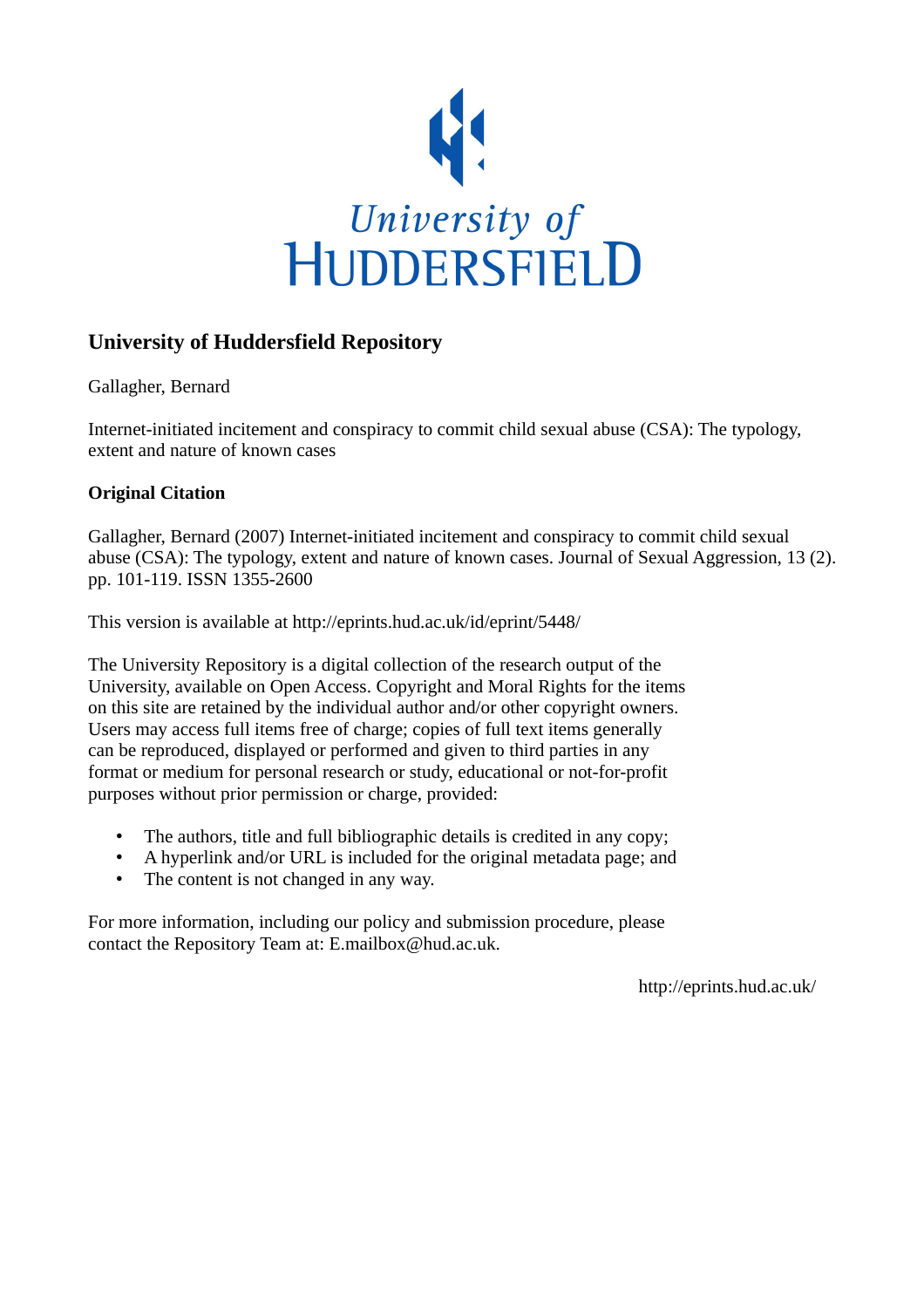# **Internet-initiated incitement and conspiracy to commit CSA: the typology, extent and nature of known cases**

# Bernard Gallagher

*Senior Research Fellow, Centre for Applied Childhood Studies, University of Huddersfield* 

# Biography

Bernard's special areas of interest are child protection and child care. His work includes studies into the attrition of child abuse cases in the criminal justice system, the physical and sexual abuse of children by strangers, and organised child sexual abuse. Before this he spent almost four years working in children's homes in London.

Correspondence: Bernard Gallagher, Harold Wilson Building, University of Huddersfield.

Huddersfield. HD1 3DH.

Tel: 0780 133 4847

Email: b.gallagher@hud.ac.uk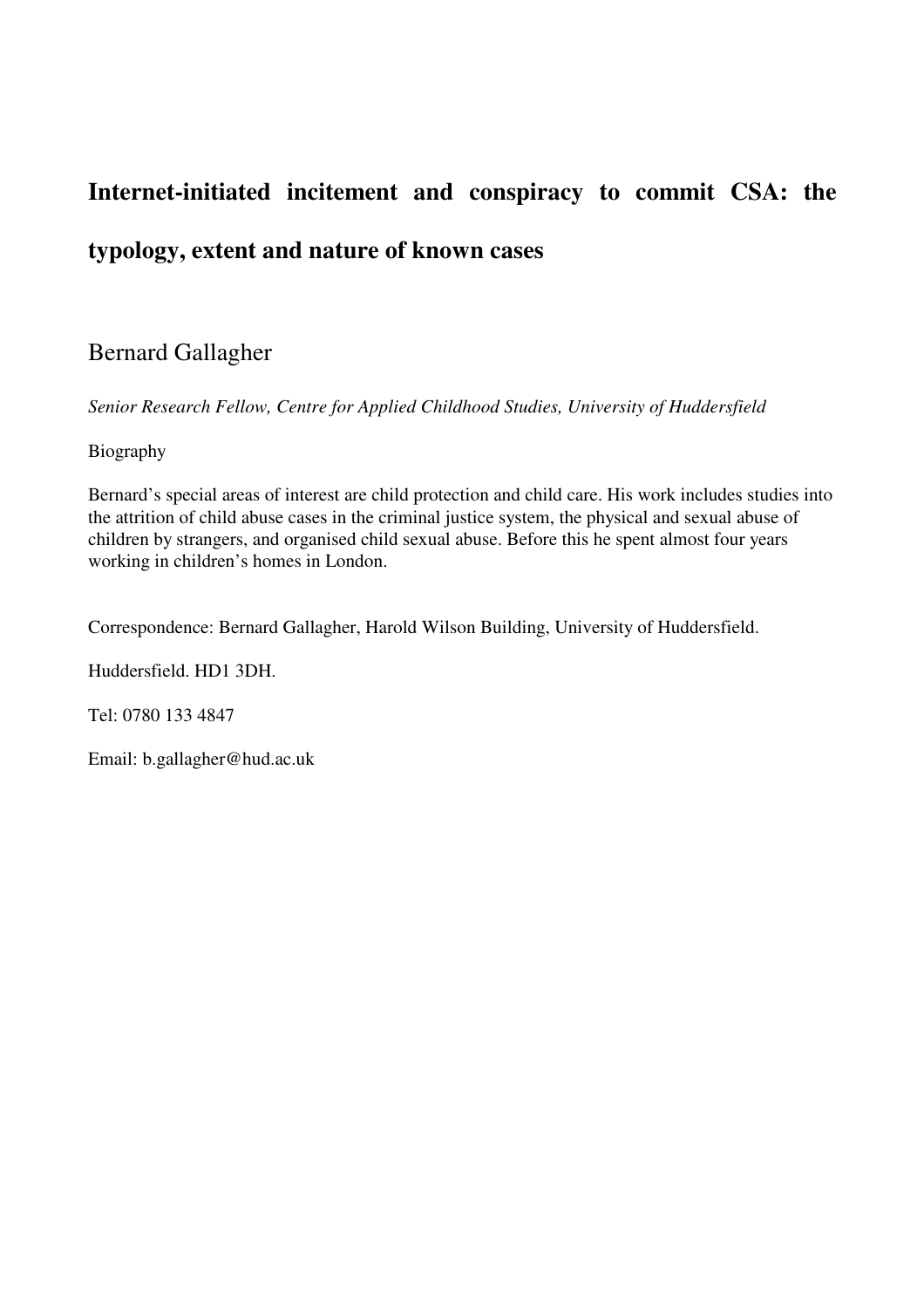# **Internet-initiated incitement and conspiracy to commit CSA: the typology, extent and nature of known cases**

**Abstract** *This paper presents the first research on cases where offenders initiate contact with other individuals over the internet and incite, or conspire (IIIC) with, them to commit child sexual abuse (CSA). Interviews and record searches were carried out among local police services in the UK. IIIC cases were found to be diverse in terms of their typology but rare in regards to the extent of known cases. They were similar to other CSA in relation to victim and offender characteristics but were distinct in regards to offenders' modi operandi. IIIC cases should be viewed as an additional and serious category of internet-related CSA, and one about which there needs to be much more awareness and research.* 

**Keywords** *child sexual abuse and exploitation; internet; incitement; conspiracy*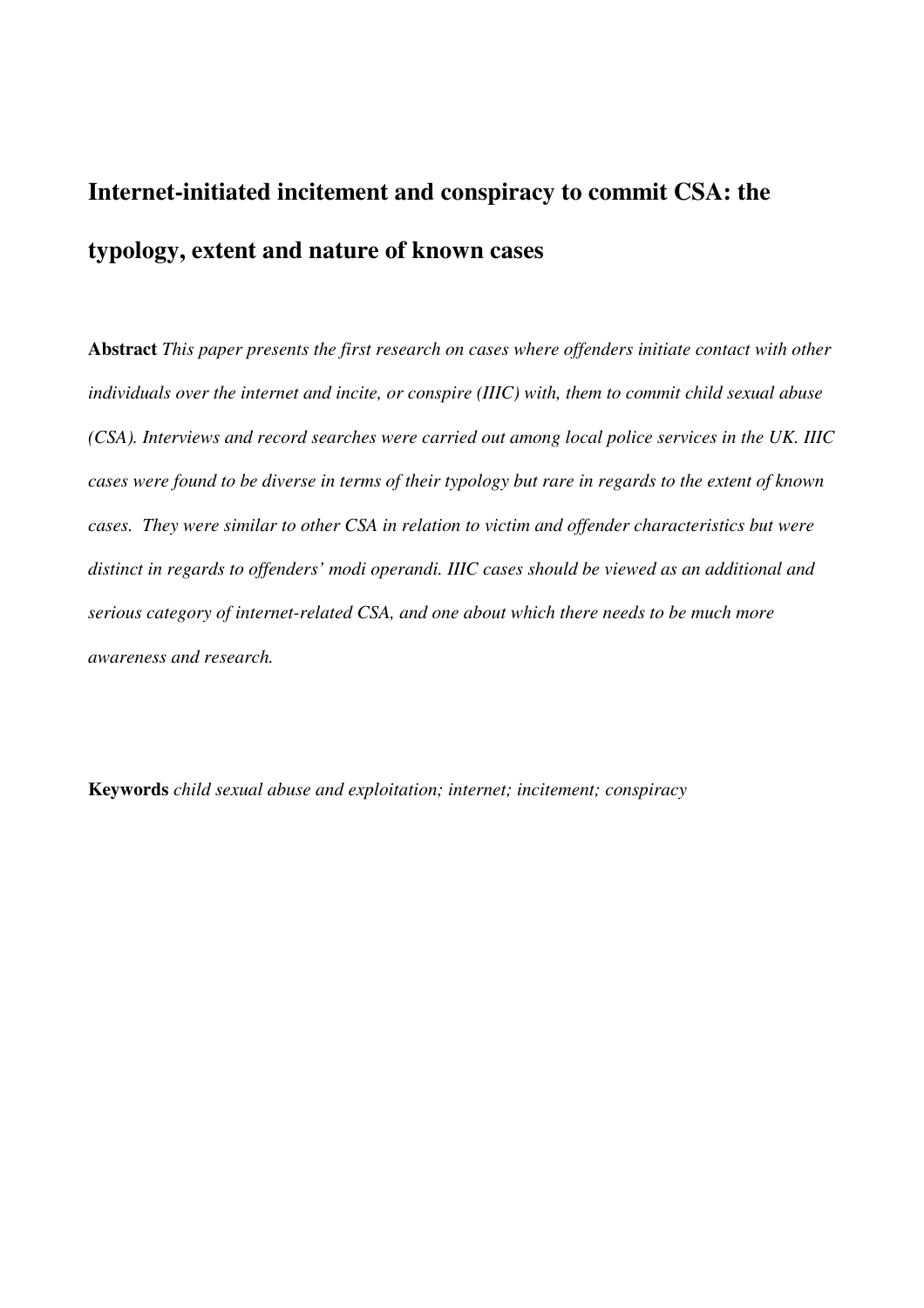While the internet, and its seemingly inexorable growth, is widely seen as a positive phenomenon, there has been a corresponding, and increasing, concern over its use in the facilitation and commission of criminal offences (Wall, 2001). These offences are wide ranging. Jewkes (2003), for example, has identified, among others, hate crimes, offences relating to intellectual property rights, and those pertaining to invasion of privacy, defamation and theft of identity. Within these, though, there is one offence that has generated by far the greatest organisational response, media interest and public anxiety - and that is child sexual abuse (CSA) (Akdeniz, 2001).

The majority of this attention has focused upon two particular categories of internet-related CSA: the grooming of children for sexual abuse and the use of child abuse images (CAIs). Both categories provide the focus for burgeoning research and publication. Grooming cases have been studied from a variety of perspectives, including incidence (Finkelhor, Mitchell and Wolak, 2000), the modus operandi of offenders (O'Connell, 2004) and victim behaviour (Berson and Berson, 2005). In respect of CAIs, there has been work on the extent and nature of reported cases (Finkelhor and Ormrod, 2004), offender psychology (Middleton, Beech and Mandeville-Norden, 2005) and policing (MacVean and Spindler, 2003).

Researchers working in this area have highlighted a third category of internet CSA, where children receive unsolicited 'sexual material' via the internet (Mitchell, Finkelhor and Wolak, 2003). These cases have been subject to only a relatively modest - and now possibly declining - amount of official attention. Recent research, though, has shown that while the level of online solicitations of children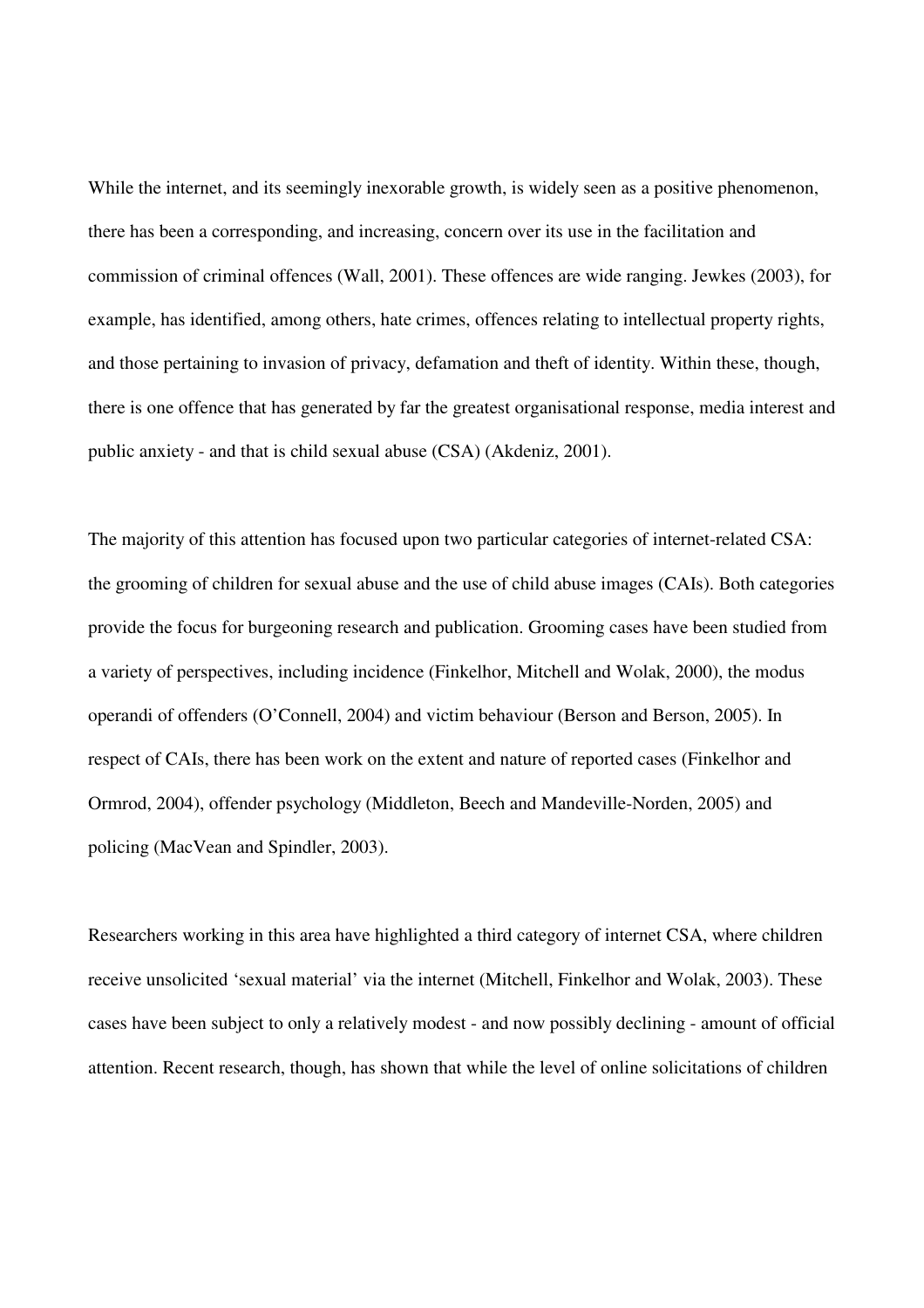may be declining, the proportion encountering unwanted exposure to sexual material appears to be increasing (Wolak, Mitchell and Finkelhor, 2006).

There is, within much of this literature, a focus upon victims or victim-offender interactions. However, one of the unique and most potent features of the internet, in relation to CSA, is its ability to enable individuals with a sexual interest in children to make contact with each another. There is a small but growing literature on this phenomenon. Most of this has been concerned with offenders who come into contact with one another as a result of their mutual interest in, and use of, CAIs. Taylor and Quayle have shown that such interaction fulfils a variety of functions, including the acquisition or provision of CAIs or technical (i.e. computing) or security advice, and socialising (Taylor and Quayle, 2003; Quayle and Taylor, 2005).

Both research (O'Connell, 2001) and practice (Middleton, 2004) have found that for some of these individuals, this interaction satisfies a more specific role; namely, that of fuelling their fantasies. Initially, this was discussed primarily in relation to CAIs and the sexual gratification which offenders derived from viewing - or more specifically masturbating to - these images (Quayle and Taylor, 2002). While offenders might usually undertake this activity in isolation, whether online or offline, sometimes it is a shared activity, again either online or offline. More recently, attention has begun to focus on the existence and use of online communications between offenders, where they discuss their common desire to sexually abuse children (CHIS, 2004).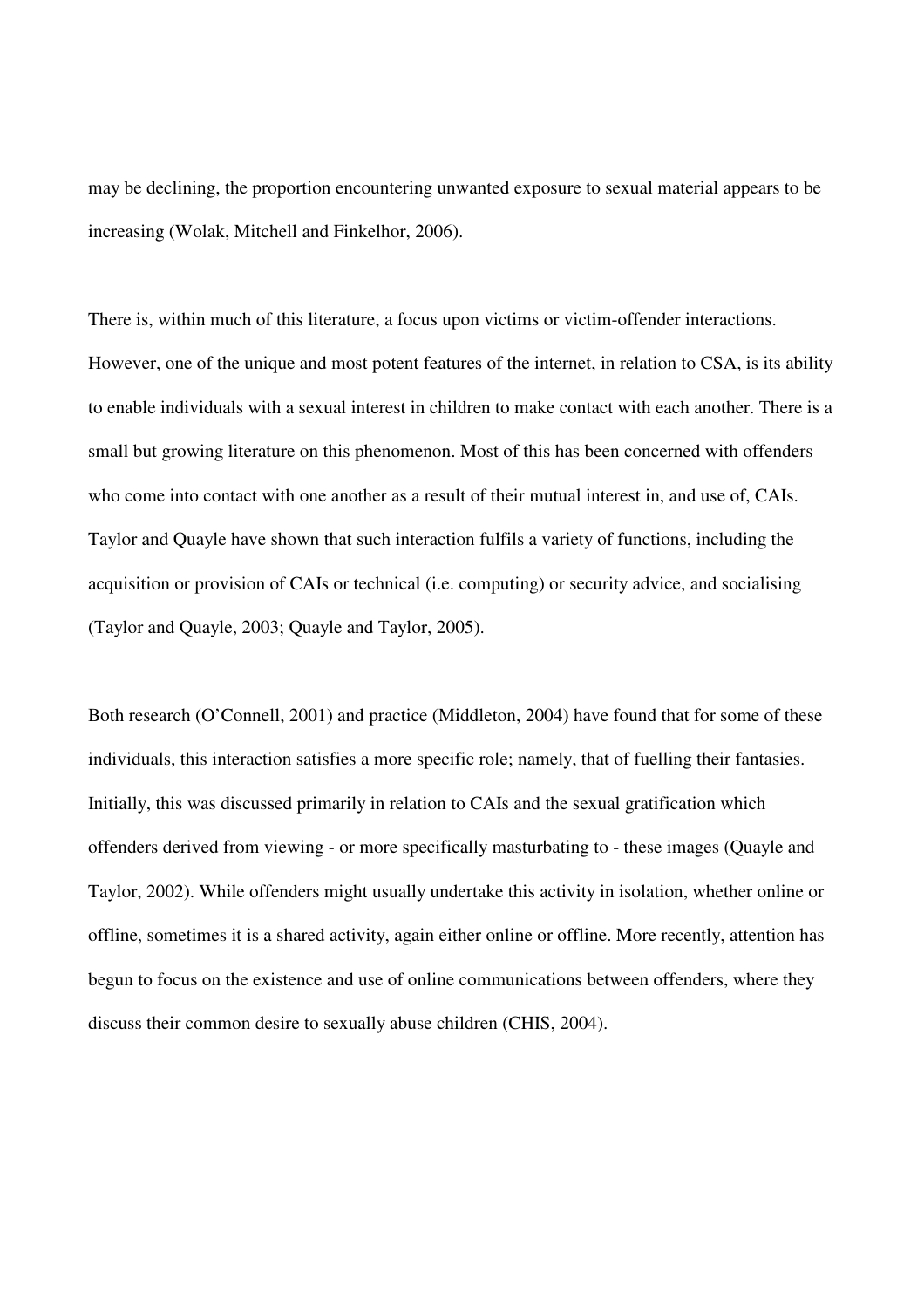As disturbing as these contacts are, they do not, in themselves, entail the abuse of children. However, within the general literature on internet CSA, there have been sporadic reports of this interaction leading offenders to incite, or conspire with, one another in the commission of CSA. These reports can be divided into two broad groups. The first comprises cases where the offenders' contact is online only. Mullins (1997), for example, describes instances where the sexual abuse of children has been filmed and then distributed over the internet for other offenders to view in real time. Hughes (1997) states that offenders have used the internet to advertise child sex tours and provide advice and information to facilitate the sexual abuse of children. O'Connell (2000) has identified offenders who provide advice on internet-initiated grooming of children.

The second group of reports relate to cases where offenders proceed to meet offline. Save the Children (2003), for instance, report on a case, centred on Denmark, where an international network of offenders, who were initially involved in the internet-based exchange of CAIs, subsequently met up in order to sexually abuse one another's children. At least one child was moved internationally for this purpose. De Angelis (2000) refers to a North American case in which 'a young man in Massachusetts was charged with using a BBS [electronic bulletin board system] to enlist the help of a teenager in kidnapping a child for sex' (p.52). Tate (1990) describes how offenders used bulletin boards on Minitel - a French forerunner of the internet - as far back as 1987, to obtain and provide children for sex. Eight such 'clubs' were identified in the Paris area alone.

Given the concern these cases should engender and the fact that there has been an awareness of them for almost 10 years, it is striking that they have not been subject to any systematic or dedicated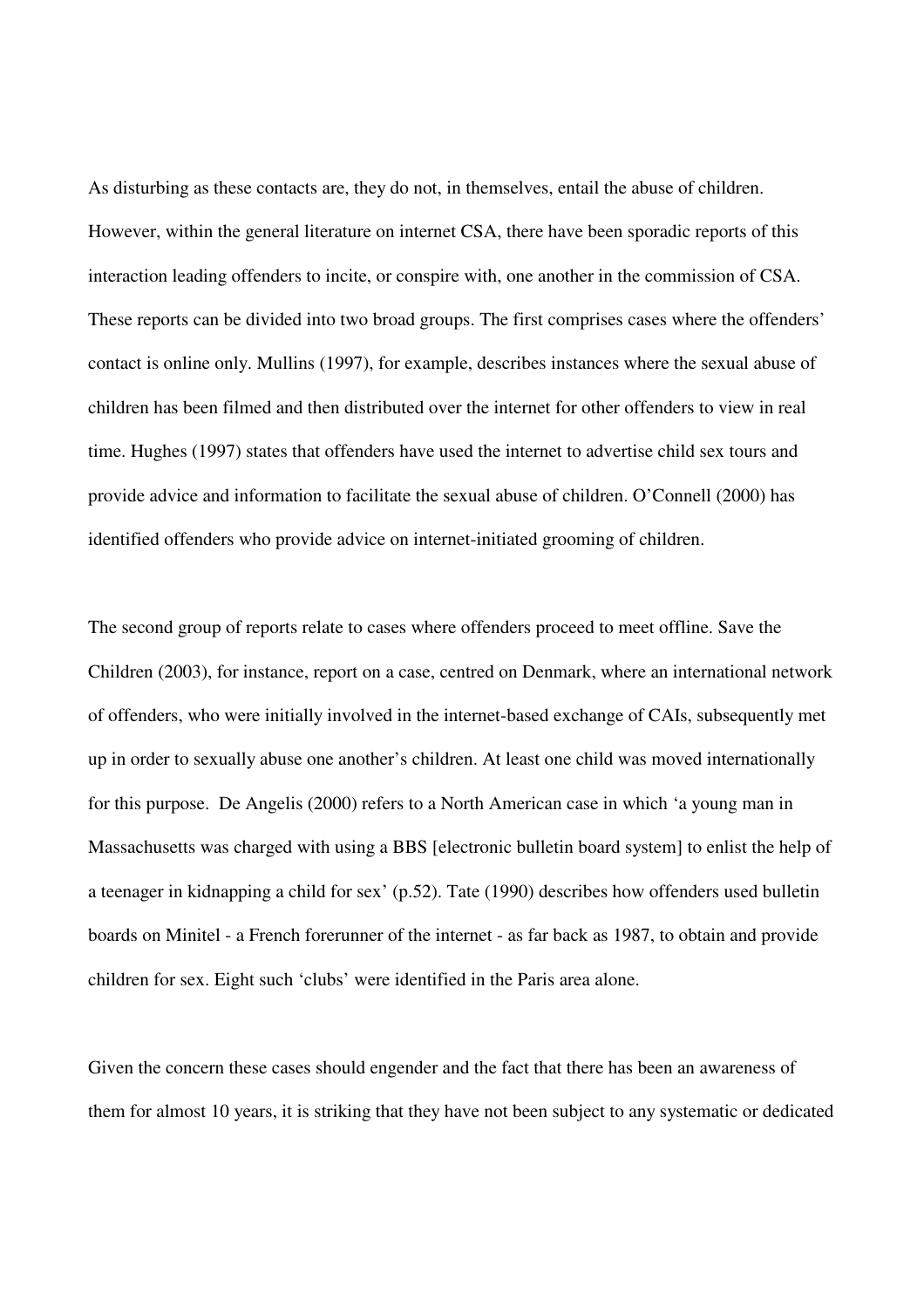discussion, let alone research. As a result, little is known about these cases. It is this absence of knowledge, which this paper seeks to address.

It does this by drawing upon the findings of a major study into international and internet CSA. The aims of this study were to establish the typology, extent and nature of a range of different categories of international and internet CSA known to the police or Her Majesty's Revenue and Customs (HMRC), in the UK, and to identify the implications of these cases for policy and practice (see Gallagher, Fraser, Christmann and Hodgson (2006) for full details of this project). This paper focuses upon one of these categories, which this author has labelled 'internet-initiated incitement and conspiracy (IIIC) to commit CSA' (Gallagher et al, 2003) - and in particular, the typology, extent and nature of cases known to the police.

# **Method**

#### *Terminology*

There is, owing to its multi-disciplinary nature, considerable variation in the terminology used in child protection. In the light of this, it was felt appropriate to provide the following explanation and definition of the terms employed in this paper:

abuse: this is employed in place of the more conventional criminological term of 'assault'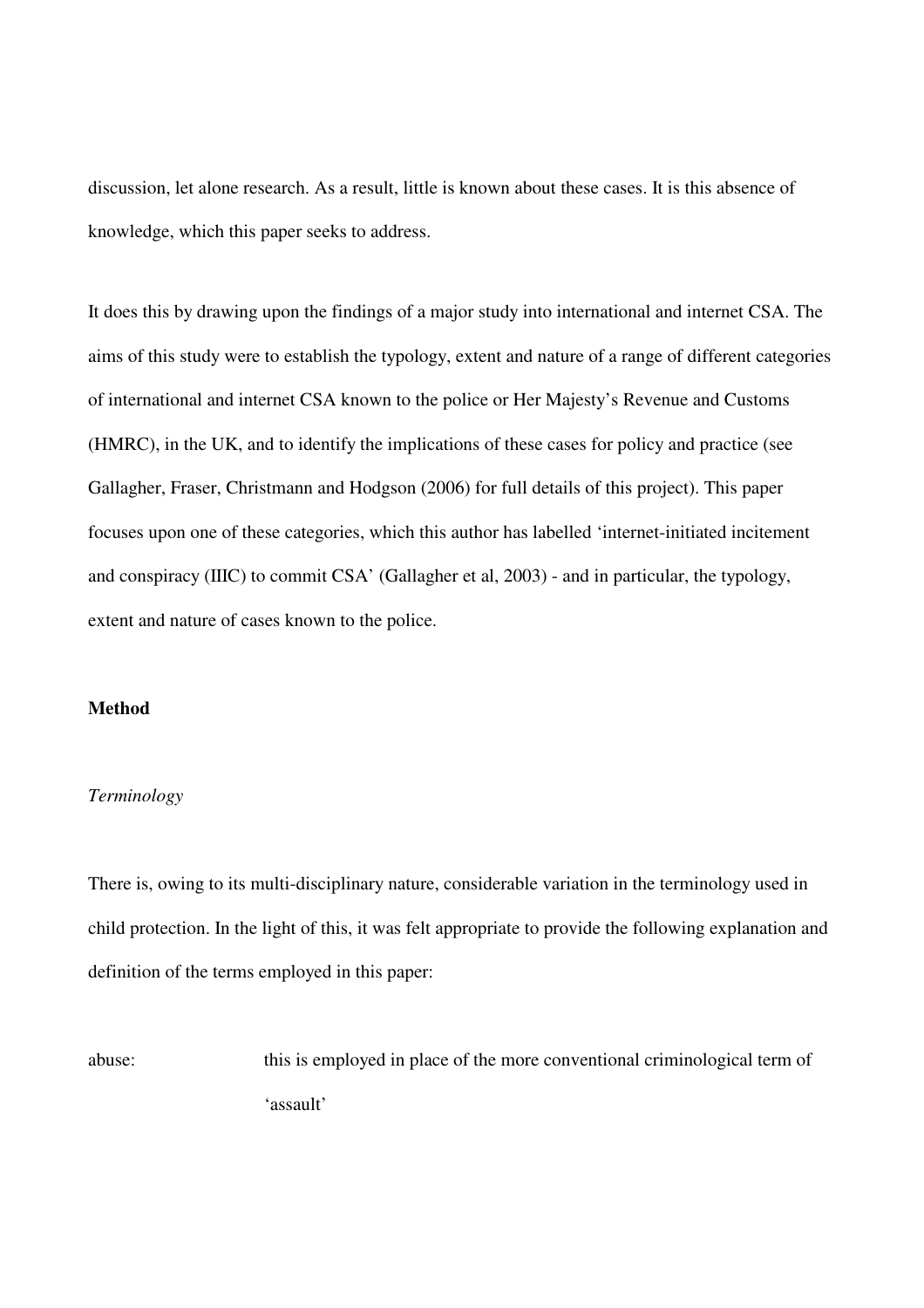| CAIs:               | this term is increasingly coming to replace that of 'child pornography', as it   |  |  |  |
|---------------------|----------------------------------------------------------------------------------|--|--|--|
|                     | is felt to better reflect the nature of the images in question                   |  |  |  |
| case:               | all the victims and offenders (and the offences they carry out) who are          |  |  |  |
|                     | linked together in an incident or episode of CSA                                 |  |  |  |
| child:              | child and young person under the age of 18 years                                 |  |  |  |
| IIIC to commit CSA: | where an individual has used or has tried to use the internet to <i>initiate</i> |  |  |  |
|                     | contact with another person and has subsequently incited, or conspired with,     |  |  |  |
|                     | him or her to commit CSA                                                         |  |  |  |
| offender:           | a person who is suspected of committing CSA in a case of IIIC, irrespective      |  |  |  |
|                     | of whether this has been proven in a criminal trial                              |  |  |  |
| victim:             | a child who is suspected of having been sexually abused in a case of IIIC,       |  |  |  |
|                     | irrespective of whether this has been proven in a criminal trial                 |  |  |  |

It is recognised that use of the term 'victim' and 'offender', in *suspected* cases, is open to criticism but these were considered the most suitable terms. It is also worth noting that in virtually all of the cases which feature in this research, there was good evidence that offenders were involved in IIIC to commit CSA.

# *Data sources*

Interviews were carried out with police officers, each of whom had investigated - usually a different - IIIC case. 14 officers were interviewed in relation to 13 cases. (Two officers were interviewed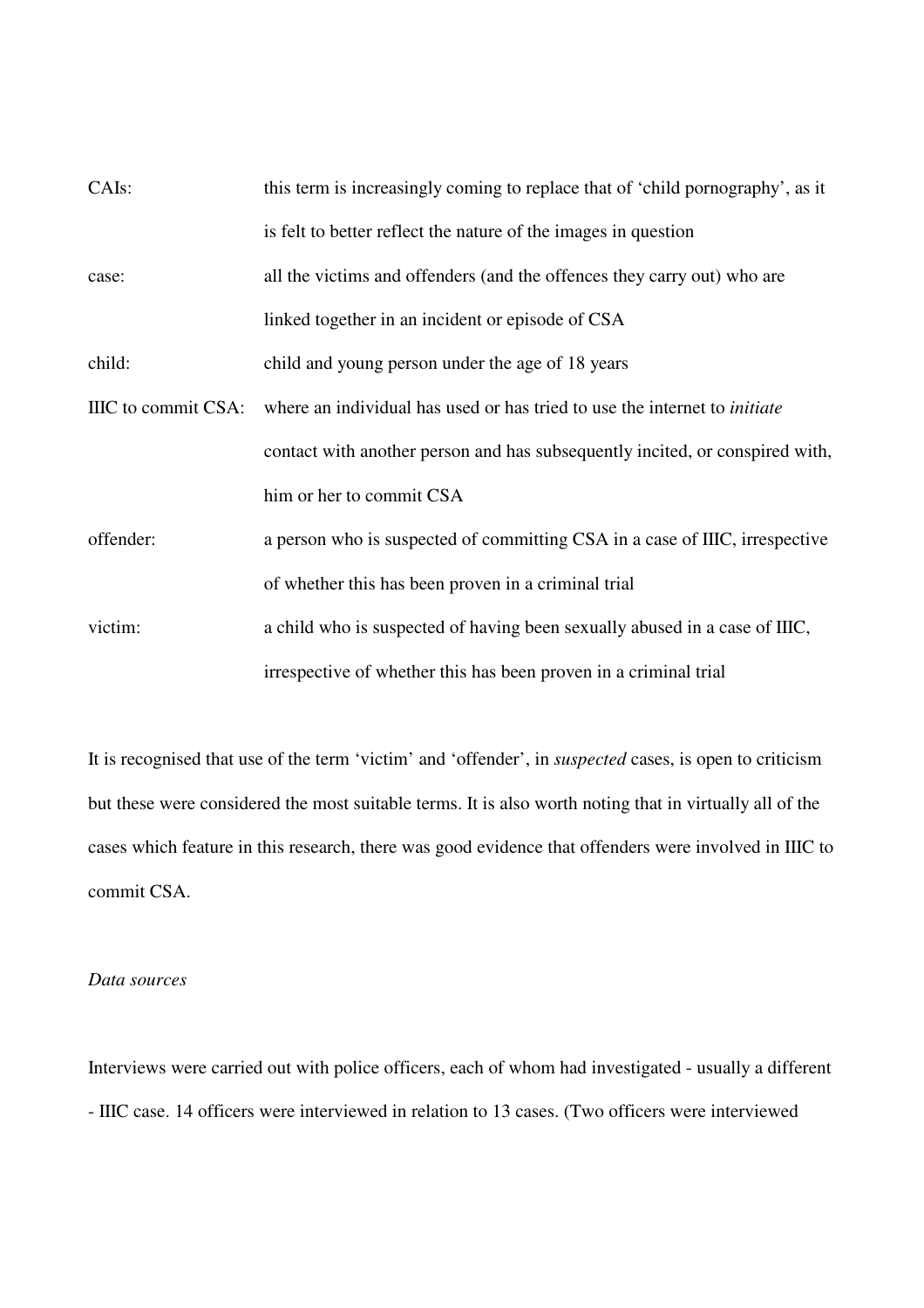separately regarding the same case.) They ranged in rank from Police Constable to Superintendent. Searches were made of police files in relation to nine IIIC cases. Both interviewees and files were drawn from a variety of sections within the police, including child protection, criminal investigation, paedophile units and vice units. Moreover, they represented police services in several different parts of the UK.

A search was carried out among reports made to High Tech Crime Units (HTCUs) between January 1999 and December 2002 in one metropolitan and two shire county police services. (HTCUs have the central role, within police services, for the examination of computer-related media and should, therefore, have a complete record of all such reports made to the police.) These police services were selected on the basis of their proximity to the research office. Searches were carried out among 311 computerised reports (CSA-related offences only) in the metropolitan police service, 253 paperbased reports (all offences) in shire county 1 and 294 paper-reports (all offences) in shire county 2.

#### *Instruments*

The interviews utilised a semi-structured interview schedule which consisted of two main parts. The first part covered the specific IIIC case and comprised the following four sections: case background, police investigation, work undertaken by other agencies in the UK and work undertaken abroad. The second part covered policy and practice more generally, relating to a range of international and internet CSA cases. The main purpose of these interviews was to identify the investigative and broader practice issues raised by IIIC cases. The interviews were, though, also useful in providing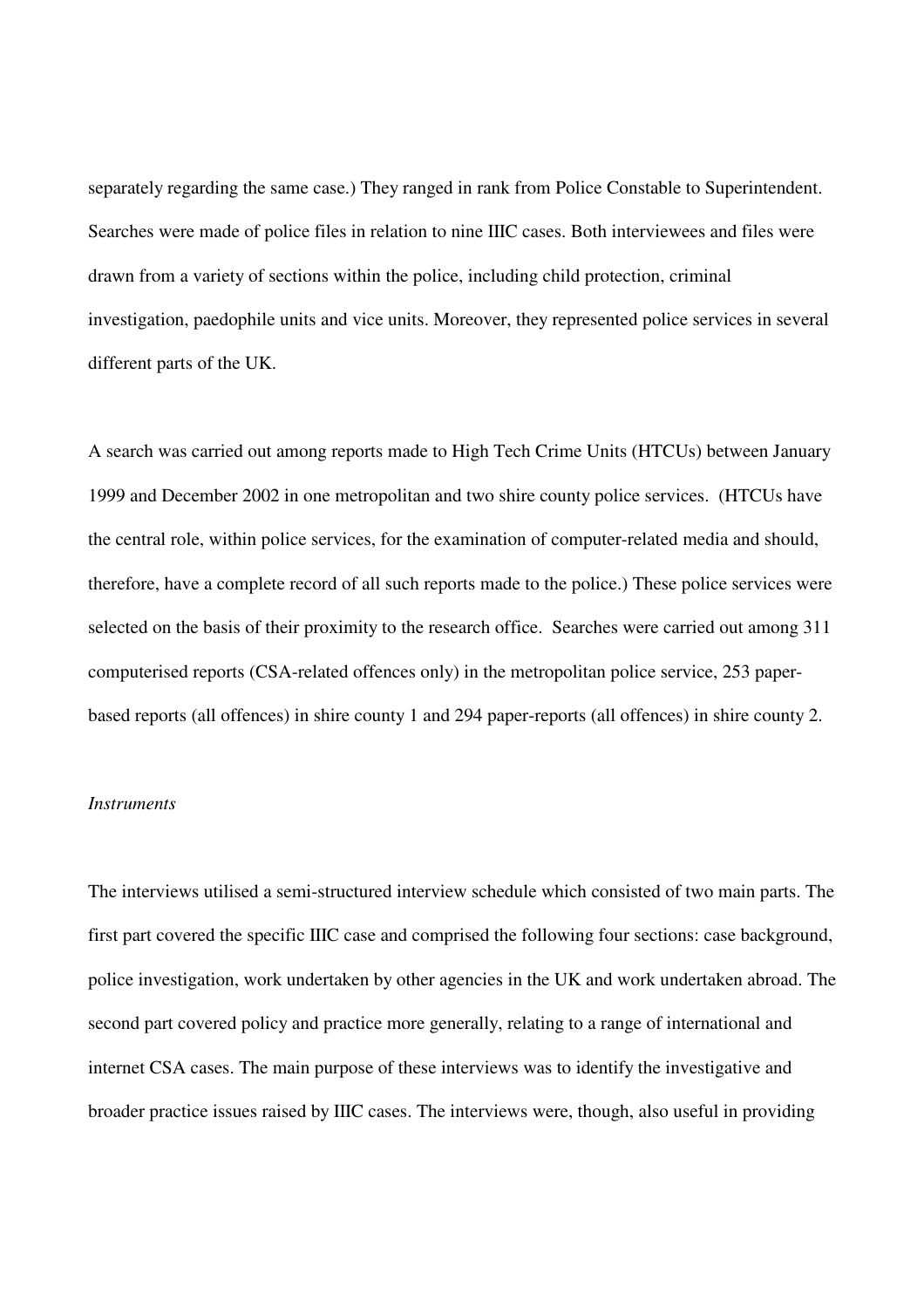information on the nature of cases. IIIC cases tended to be quite extensive and complex, with the result that many of the interviews took between two and three hours to complete.

A structured data extraction form was designed to record information from case files. This form covered the following nine areas: file content, case summary, offences, victim(s), suspect(s), police intervention, other agency interventions, outcomes, and policy and practice implications. The primary purpose of these searches was to obtain information on the nature of cases. Police files tended to include numerous types of information, including case summaries, offender, victim and other witness statements, and specialist reports, such as those from computer examiners and medical doctors. Although police files were well organised, they tended to contain copious amount of information – again owing to the scale and complexity of IIIC cases. Data extraction took between one and five days per case.

A basic data extraction form was used to record information from the search of HTCU reports. This was designed to log the year of the report, the nature of the suspected offence (including the specific type of internet CSA, if applicable) and a brief summary of the case.

# *Procedure*

Approval for the research was obtained from the representative of the Association of Chief Police Officers responsible for child protection. Permission for the research was then obtained from each of the chief constables of the 52 police services in the United Kingdom. The initial intention had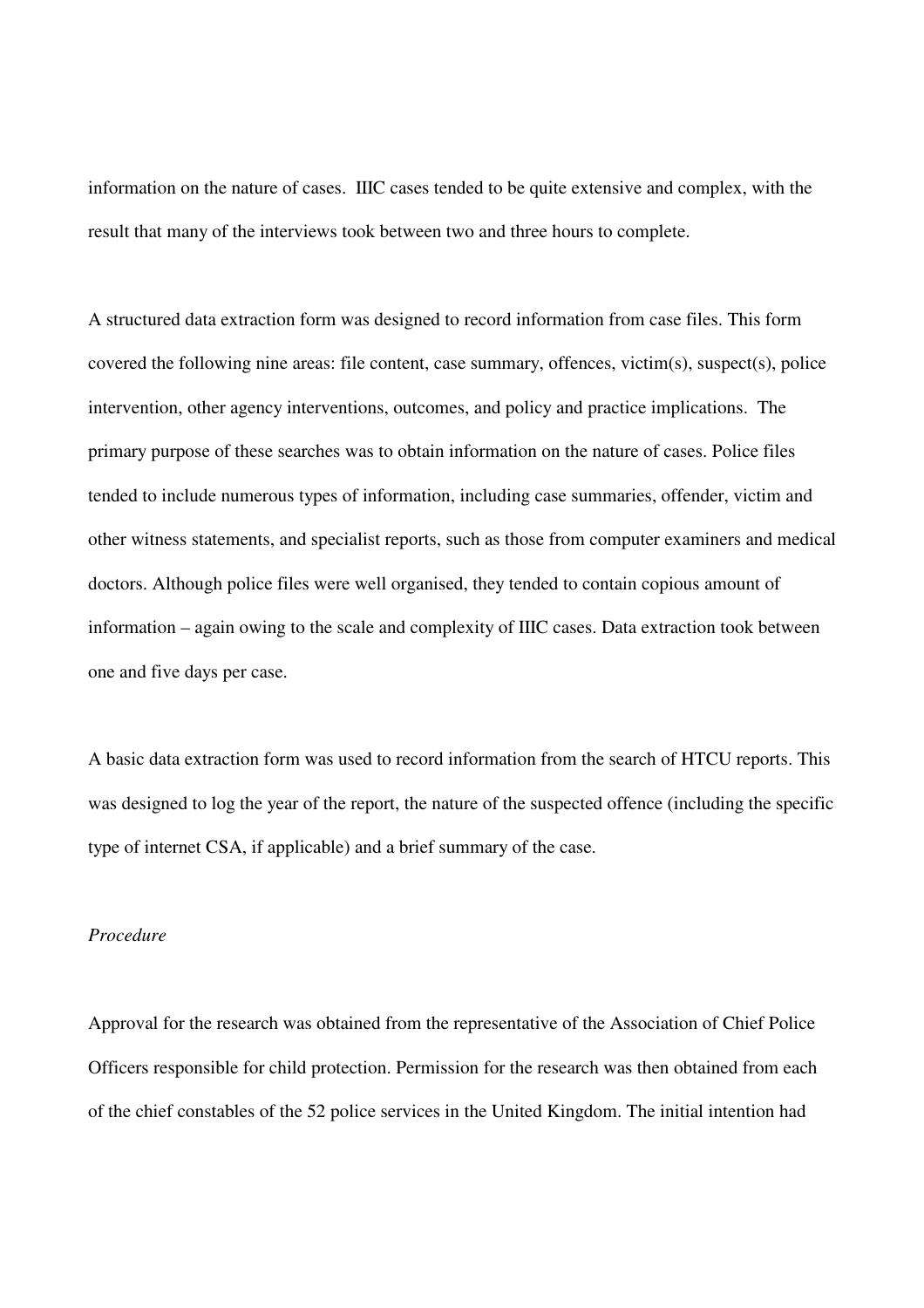been to obtain, via a national postal questionnaire survey (NPQS), a complete record of all IIIC cases known to UK police services in the designated survey period of January 1999 to December 2002. This database was then to be used to provide a random sample of cases to be studied through the interviews and file searches. Owing to a poor response on the NPQS, this stage of the research had to be abandoned and a convenience sample of IIIC cases was obtained. These were drawn from that part of the NPQS which had been completed, the search of reports to the three HTCUs and informal communications with police officers.

As cases were identified, a member of the research team approached an investigating officer and asked him/her to consent to an interview and provide access to the file. Most interviews were taperecorded and subsequently transcribed. The intention had been to interview an investigating officer and search files for each IIIC case that was identified, thereby producing a series of case studies. Owing to the non-availability of some files, it was not possible to utilise both of these methods for every case. The number of file searches and/or interviews that were carried out, and the cases that they covered, is shown in Table 1. As the table shows, although complete information could not be obtained on all cases, the overall number that were studied (*n*=13), while not huge, was not inconsiderable, especially when taking into account that this was the first attempt to study this phenomenon.

## **Table 1 here**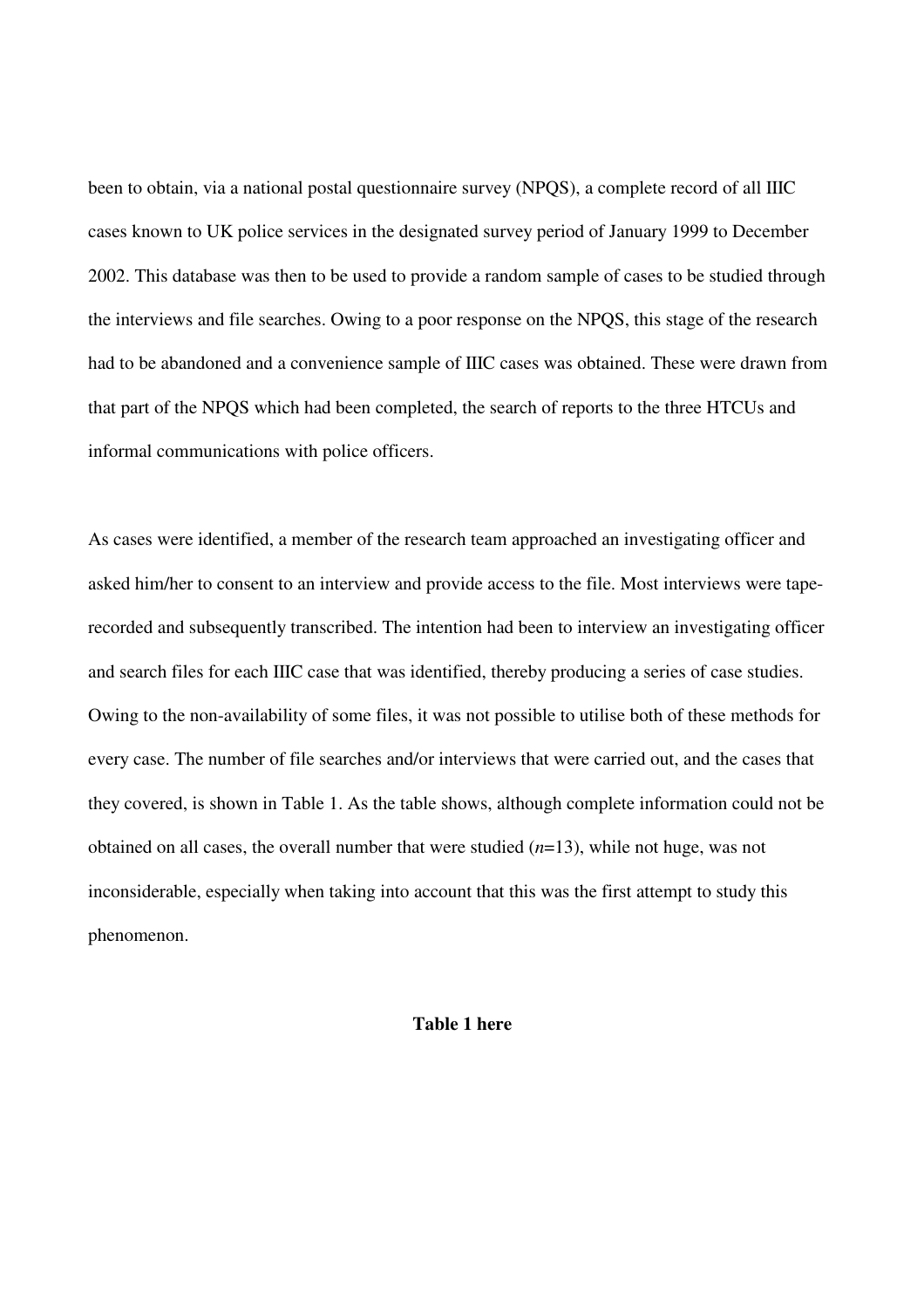The process for identifying IIIC cases in HTCU reports was the same whether records were in a computerised or paper form, and comprised studying the report to determine whether the case was suspected of involving a) a sexual offence, b) a child victim, c) use of the internet and d) incitement or conspiracy to commit CSA.

Data collection took place over a 20 month period, from August 2002 to March 2004. Further details concerning the methodology of this research project can be found in Gallagher et al (2006).

# *Ethical considerations*

The research gained ethical approval from the University of Huddersfield's Research Ethics Committee.

#### *Analysis*

The large majority of information in this study came from two sources: police interviews and file searches. These two sources have, for the purposes of this analysis, been treated as a single data set. This was felt to be appropriate on the grounds that the information from each of these sources was largely in the same form (i.e. qualitative) and had an overlapping content (i.e. the nature of IIIC). Moreover, specific interview and file data could often be matched up, given that it often referred to the same case. The data was subject to template analysis as described by King (1998), and Miller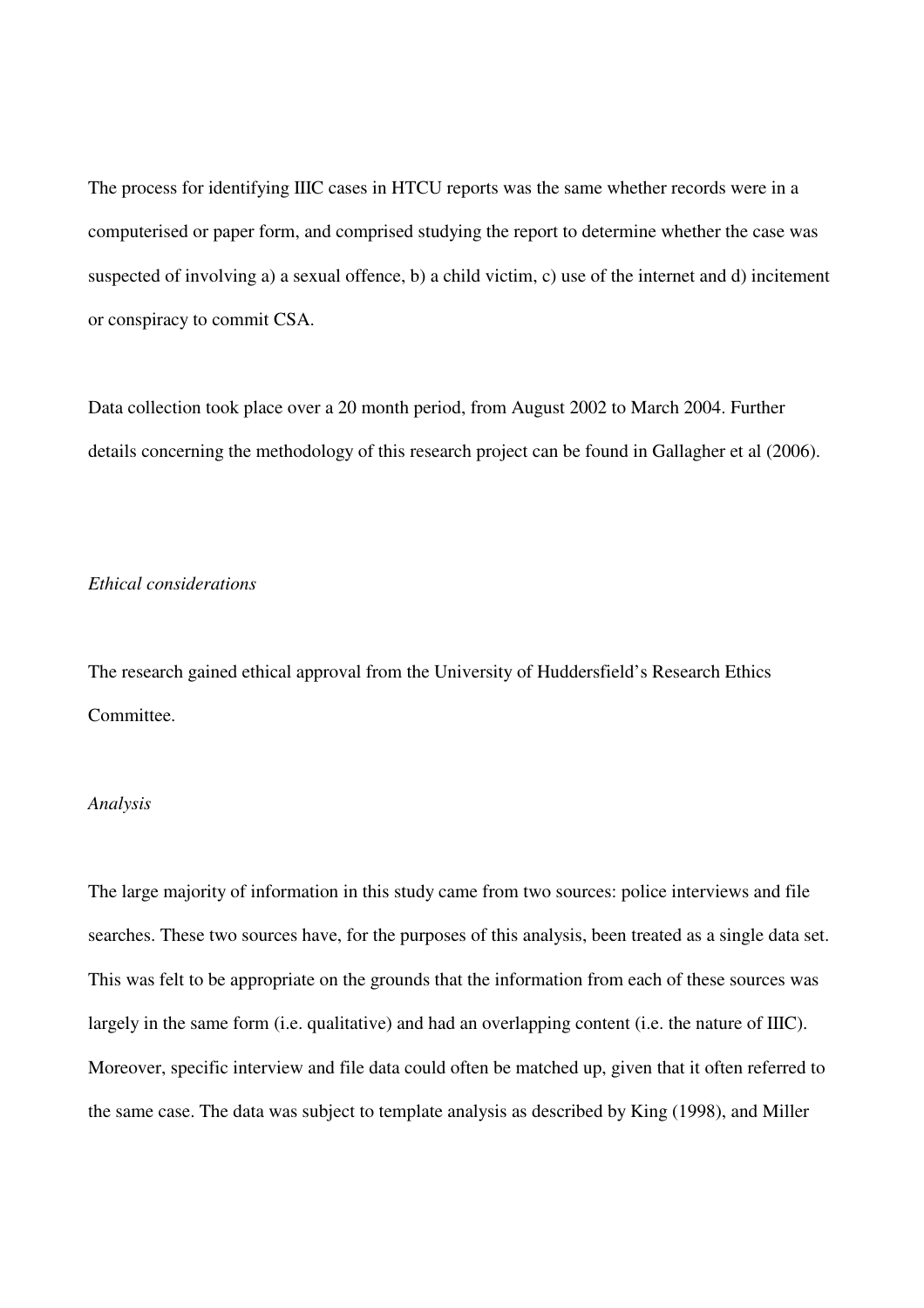and Crabtree (1999). This technique enables themes in qualitative data to be highlighted and organised. It is considered to be especially suited to studies such as the current one where some of the themes in the data are known in advance, allowing for the development of a preliminary coding template. Owing to the relatively small number of cases, the author did not make use of any qualitative data computer software programmes but undertook the analysis on a manual basis.

# *Findings*

#### *Typology*

Although the research was quite modest in scale, IIIC proved to be sufficiently diverse whereby it was possible to develop a reasonably sophisticated typology of these cases. This typology is based upon the defining feature of these cases i.e. the offenders' *modi operandi*. As shown in Figure 1, four types of case were identified: an offender either offering, or seeking, a child for sexual abuse, one offender inciting another person to sexually abuse an (unspecified) child, and two (or more) individuals conspiring together to sexually abuse a child. Each of these could be sub-divided according to two other criteria: whether the case comprised online offending only or had progressed to offline CSA, and whether the offenders and/or victims were resident in the same or different countries.

# **Figure 1 here**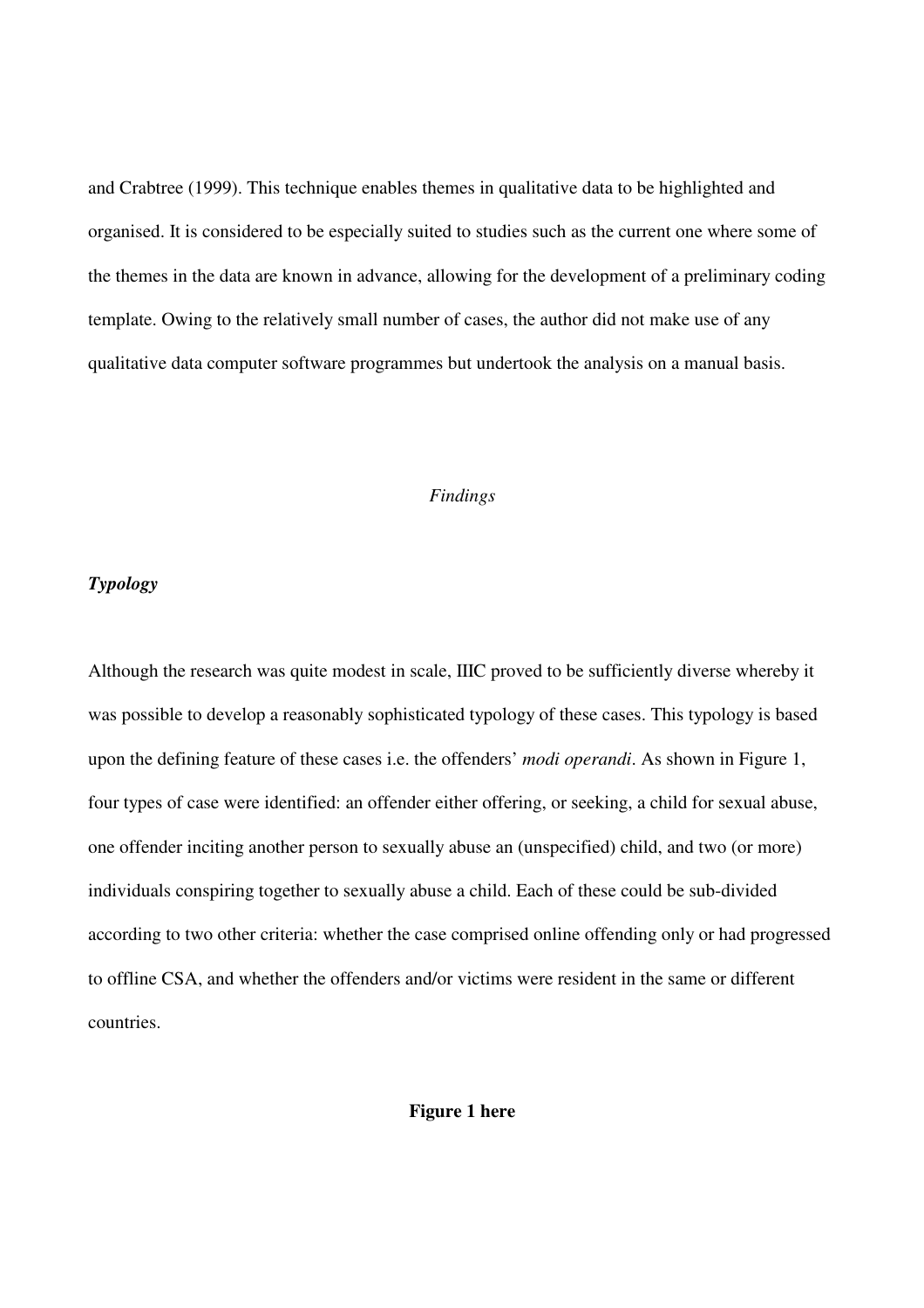#### *Vignettes*

The following vignettes are based upon cases identified during the course of the research. They are intended to provide a more tangible sense of the nature of IIIC cases. As these vignettes suggest, IIIC cases tended to be quite idiosyncratic, which helps explains why the typology of these cases, as shown in Figure 1, was relatively diverse. The details of these cases have - in the interests of anonymity - been changed or generalised but without altering their essential character.

### **Offenders offering children for sexual abuse**

A police unit with expertise in investigating internet CSA offences was monitoring newsgroups used by individuals with a sexual interest in children. In the course of this work, they detected video images of a child being abused by an adult male. The police felt that these images might have been taken in the UK. The police analysed the images further, undertook other intelligence gathering work and determined that the offender might be one of two particular men in the UK. The unit then reported the case to the police in the area where the more likely of the two suspects lived.

This police service executed a search warrant, seized computer and other recording material (for example, digital cameras, videos, photographs and CDs) and arrested the suspect. Examination of this material showed that this was the offender in question and revealed that he had taken still and video images of himself committing sexual offences, included rape, against the child. He had also recorded himself physically abusing the child - acts which were carried out for his sexual gratification and that of other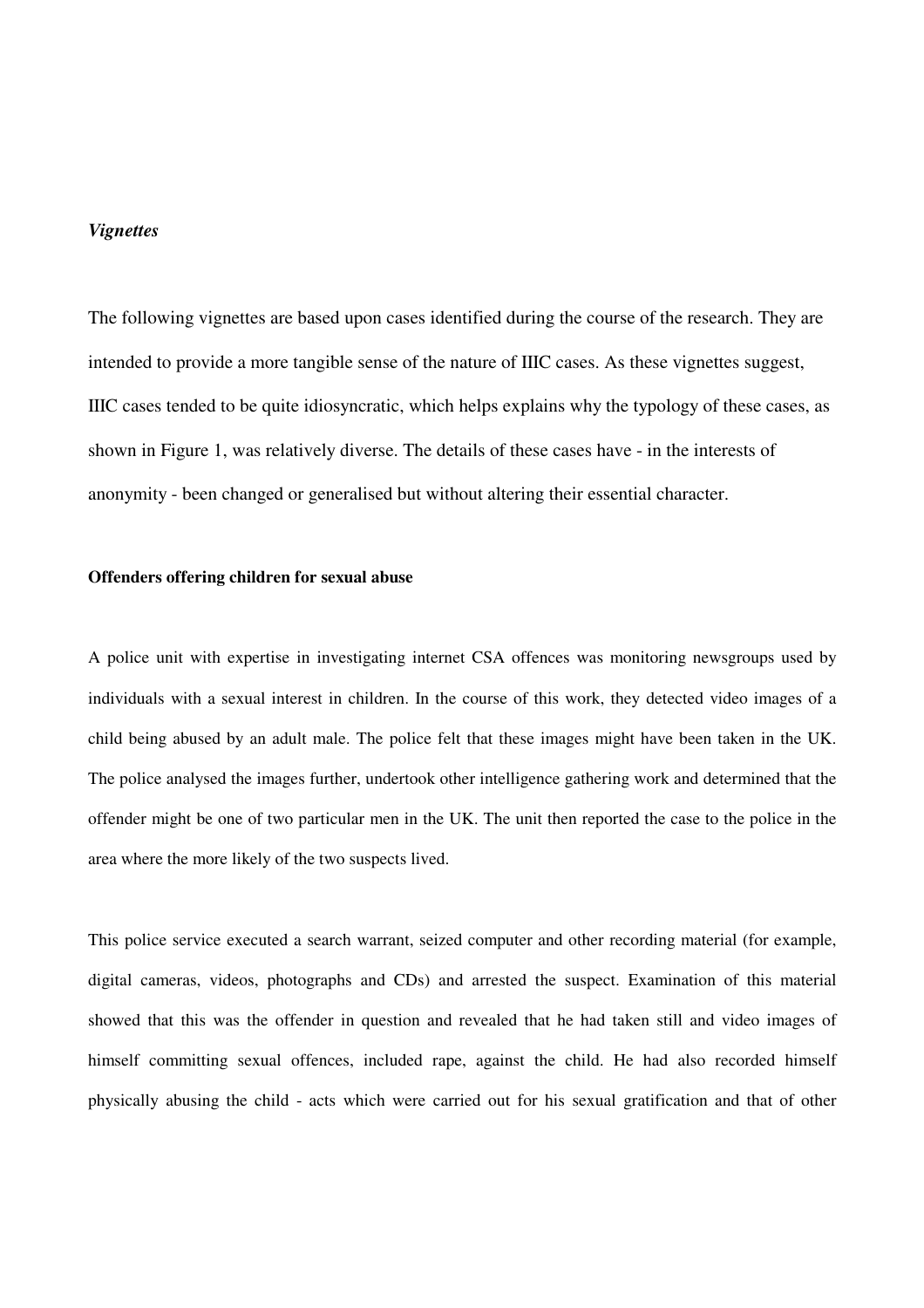offenders who were able to view these scenes over the internet. It subsequently transpired that the offender had been abusing this child for 7 years, since s/he was three years of age. He had also sexually abused this child's friend, having made the first child operate the recording equipment.

Further investigation revealed that the offender had been exchanging CAIs with numerous individuals throughout Europe and North America whom he had met over the internet. In the course of recording the abuse, the UK offender took requests, over the internet, from these other offenders, as to what clothes the child should wear and the manner in which s/he should be abused. These offenders were, then, not only watching the abuse of this child online, but also directing it. As well as sending CAIs over the internet, the UK offender had been swapping CAI videos with an offender in Eastern Europe. These were imported and exported through the post.

Some of these offenders had also travelled internationally in order to abuse the children to which each of them had access. The UK offender had travelled to a Scandinavian country and was believed to have sexually abused the child of one of his co-conspirators. On returning home, he emailed the Scandinavian perpetrator and stated that: "You can come here and teach my child some lessons" - a reference to the group's interest in corporal punishment. During the course of an internationally-coordinated police operation against these offenders, a French offender was arrested en route to abuse the child of an offender in Austria.

Among the UK offender's CAIs, were ones showing a 3-4 year old child being injected, via a hypodermic needle, presumably with a drug designed to sedate her, and then being raped. This child was eventually traced to New Zealand. The UK offender was tried in respect of a variety of sexual offences against children and received several life sentences.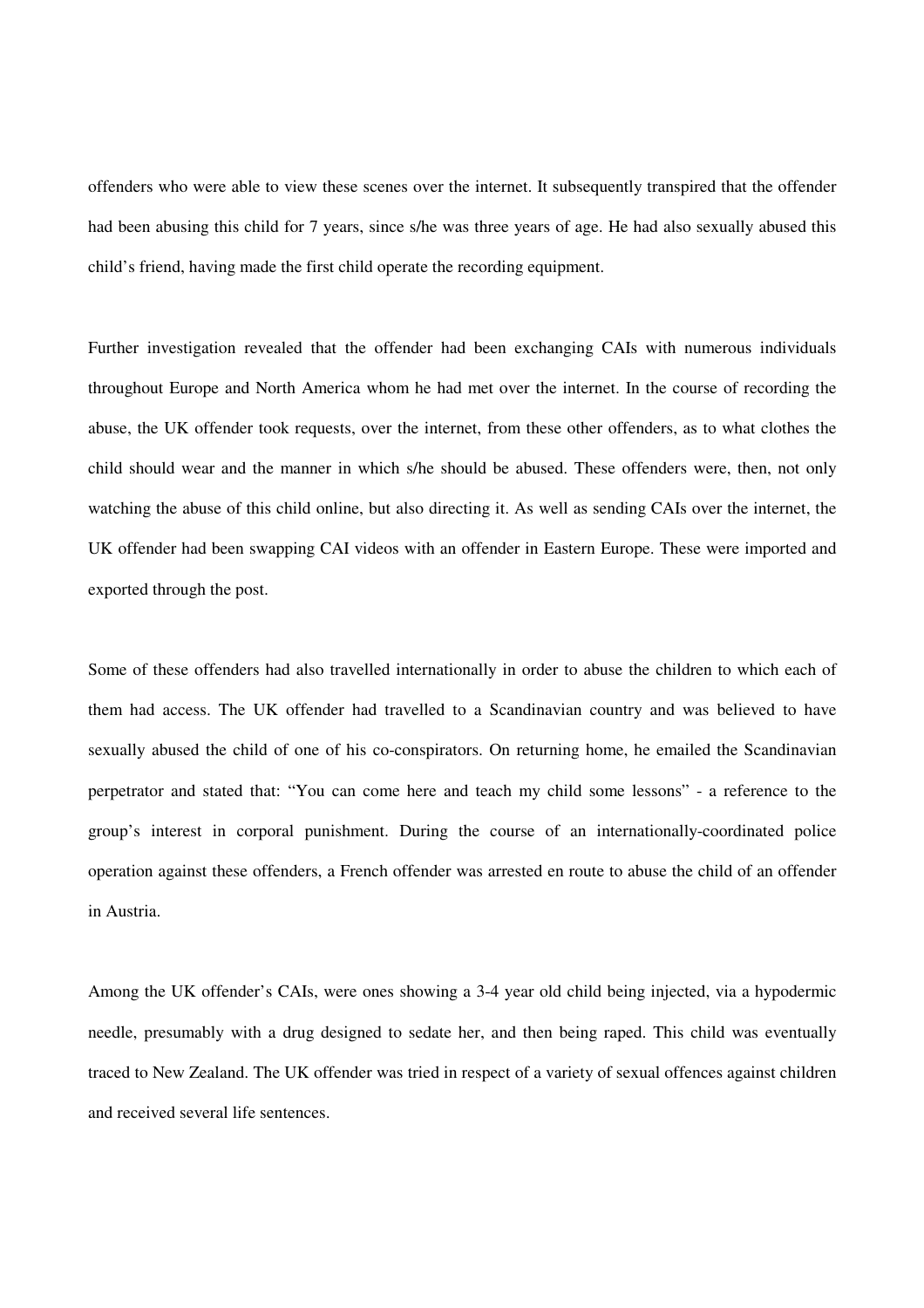#### **Offender seeking a child for sexual abuse**

A foreign police service covertly monitoring newsgroups for individuals sexually interested in children, identified an offender in the UK who expressed a desire to obtain a girl between the ages of 7 and 13 years for "oral, anal and vaginal sex". An undercover police officer contacted the offender stating that he could provide a child if he [the offender] could travel to his country. A meeting was arranged but the suspect failed to appear. In subsequent communications with the undercover police officer, the offender stated that he was now thinking of abducting and raping a child (in the UK). On learning of this, the foreign police service approached their counterparts in the UK, and advised them to identify and apprehend the offender. The foreign police service introduced the offender to an undercover UK police officer, presenting him as their "UK contact". The suspect again outlined his desire to obtain a 7-13 year old girl to whom he "wanted to do everything". A second meeting set up but the suspect again failed to show. However, a third meeting was organised where the suspect believed he would be paying £300 for a 10 year old girl but, where instead, he was arrested and subsequently convicted.

#### **Offenders inciting one another to sexually abuse children**

The police became aware of the main offender in this case as a result of his involvement in a worldwide network of offenders who were distributing CAIs over the internet. His computer had received over 800 visits, during which time approximately 400 files had been uploaded and 300 downloaded. Subsequent examination of his computer revealed that he was in possession of approximately 12,000 CAIs. CAIs were found on both his work and home computer.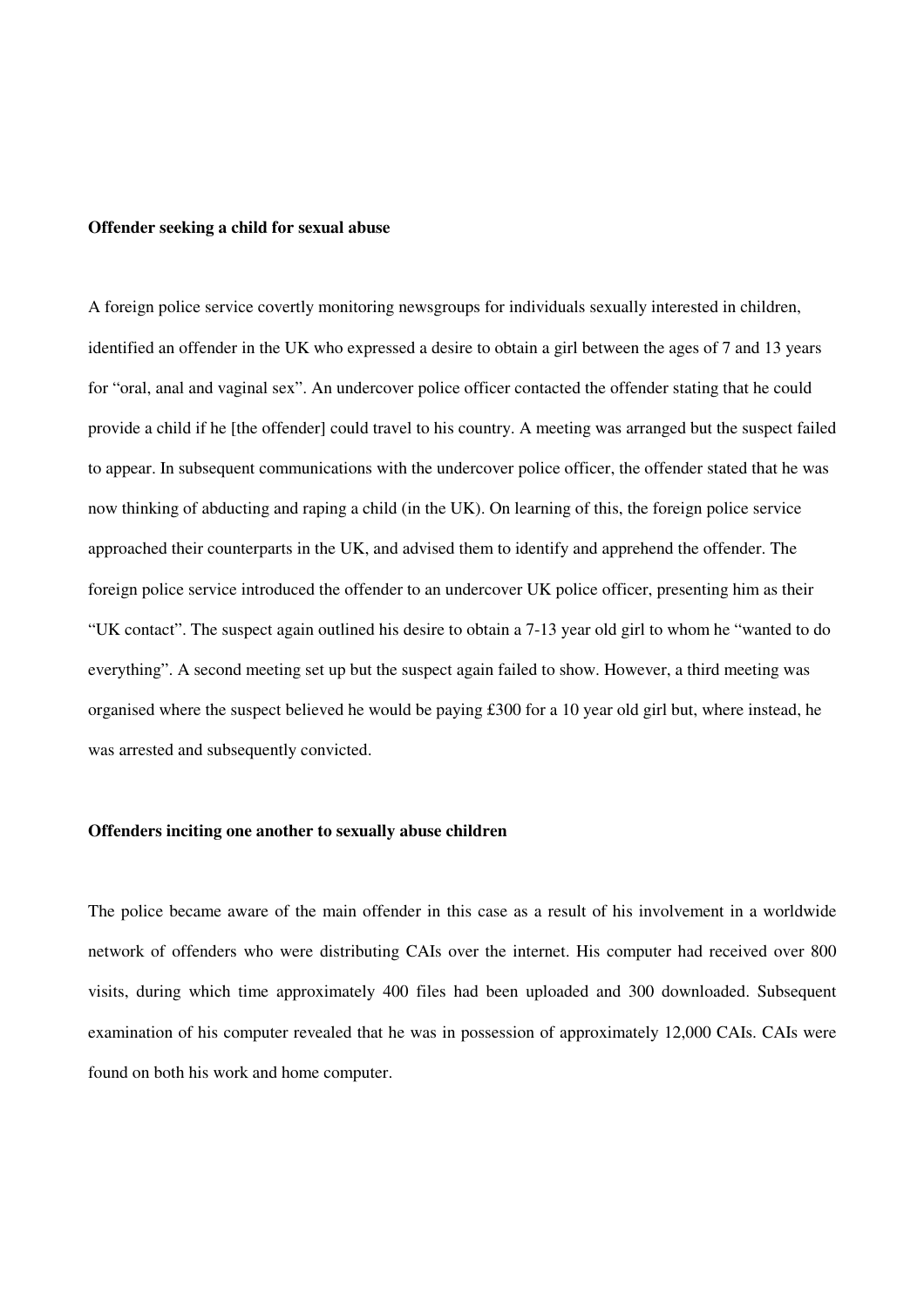This offender worked in an institution for children in the UK but was in contact with individuals throughout Europe and the Middle East. This group of offenders not only discussed the sexual abuse of children, and the filming of these offences, but also encouraged and advised one another in these activities. Some of these conversations focused upon how miniature cameras could be used to take covert, indecent photographs of children - including those in the institution where the main offender worked.

Another individual in this case, who was based in a UK academic institution, claimed to be part of a extensive child sex abuser network which had access to large numbers of children who were sexually and physically abused, on a regular basis. This individual could not be traced though - or at least only as far as the server in the academic institution.

The main offender in this case was found guilty of distributing indecent images of children, for which he was imprisoned, made subject to a sex offender order and placed on the Sex Offenders' Register.

#### **Offenders conspiring to commit CSA**

An adult male entered an internet chatroom seeking to identify another male for the purposes of a three-way sexual relationship with his (female) partner. He eventually identified an individual who appeared to be interested in his proposition and over a period of time a number of internet-based communications took place concerning sex between adults. Subsequently, however, the second male initiated a conversation surrounding his wishes to "abduct, abuse, torture and murder a 15 year old girl". In succeeding exchanges, this man suggested a detailed plan as to how this could be brought about. This included a method by which a girl could be tricked to getting into one of their cars, after which she would be taken to the isolated home of the second male where she would be abused, tortured and finally murdered.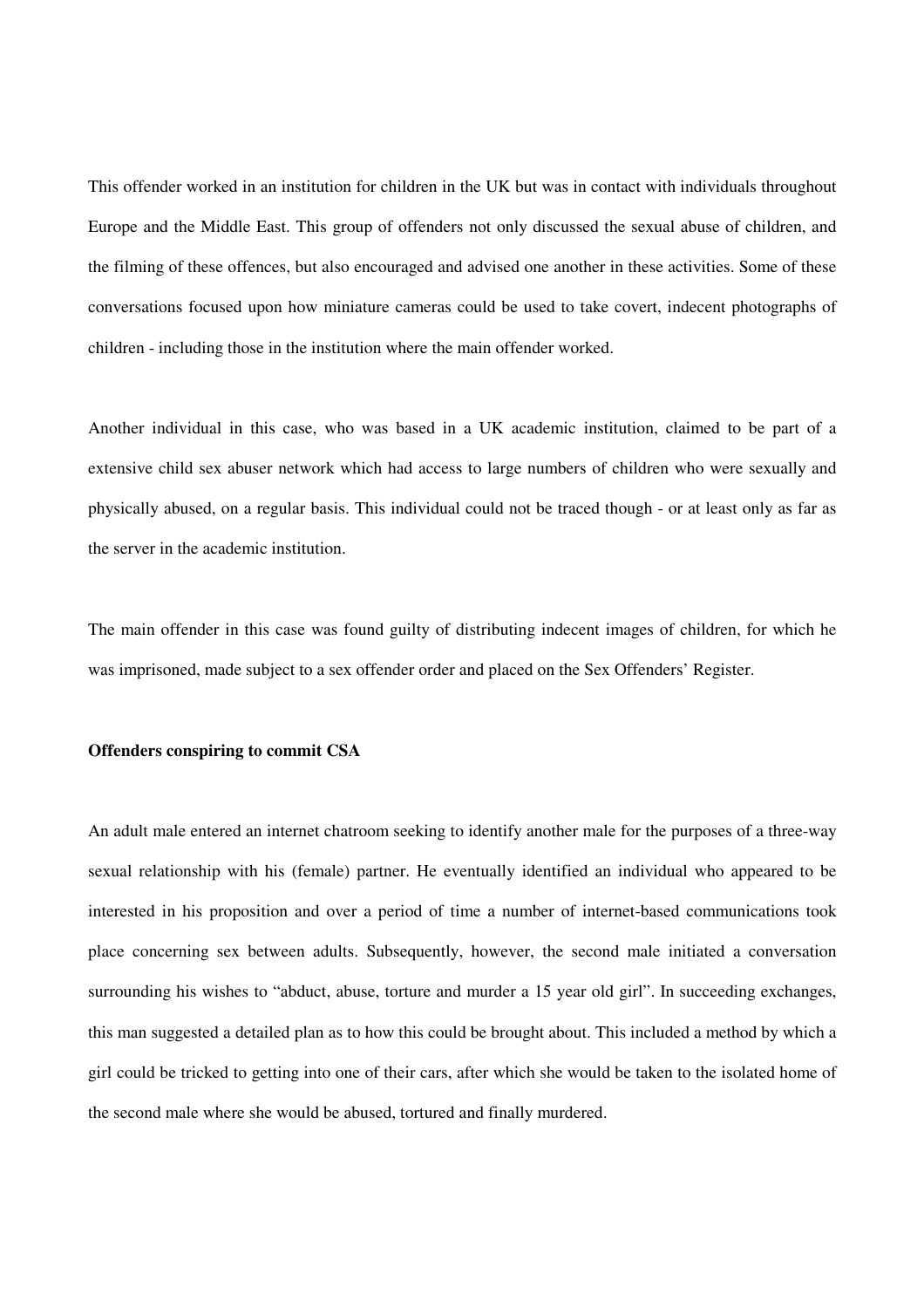Eventually, the first male reported the matter to his local police service, explaining to them that, initially, he "went along" with this discussion but when he began to feel that the second man was serious, he decided some action should be taken.

The second male was arrested by the police in the area in which he lived and his computer equipment was seized and examined. Police found CAIs on this computer, along with search terms which indicated his interest in images of children being subject to abduction, bondage, torture and murder. The police charged him with "incitement to commit murder, rape and torture" but the Crown Prosecution Service decided not to prosecute him on these charges. He was convicted, of making indecent photographs of a child under 16 years, and fined.

#### *Extent*

Table 2 shows the number of IIIC cases identified through the search of *reports* to three police HTCUs. As the table makes clear, the number of reports, over the four year survey period (1999- 2002), was very small, comprising 3, 1 and 5 cases. Moreover, these cases comprised only a very small proportion of all computer-related CSA reports. In shire county 2, for example, which had the largest number of reports (*n*=5), IIIC accounted for only 3.8% of all the CSA-related cases reported to the HTCU.

# **Table 2 here**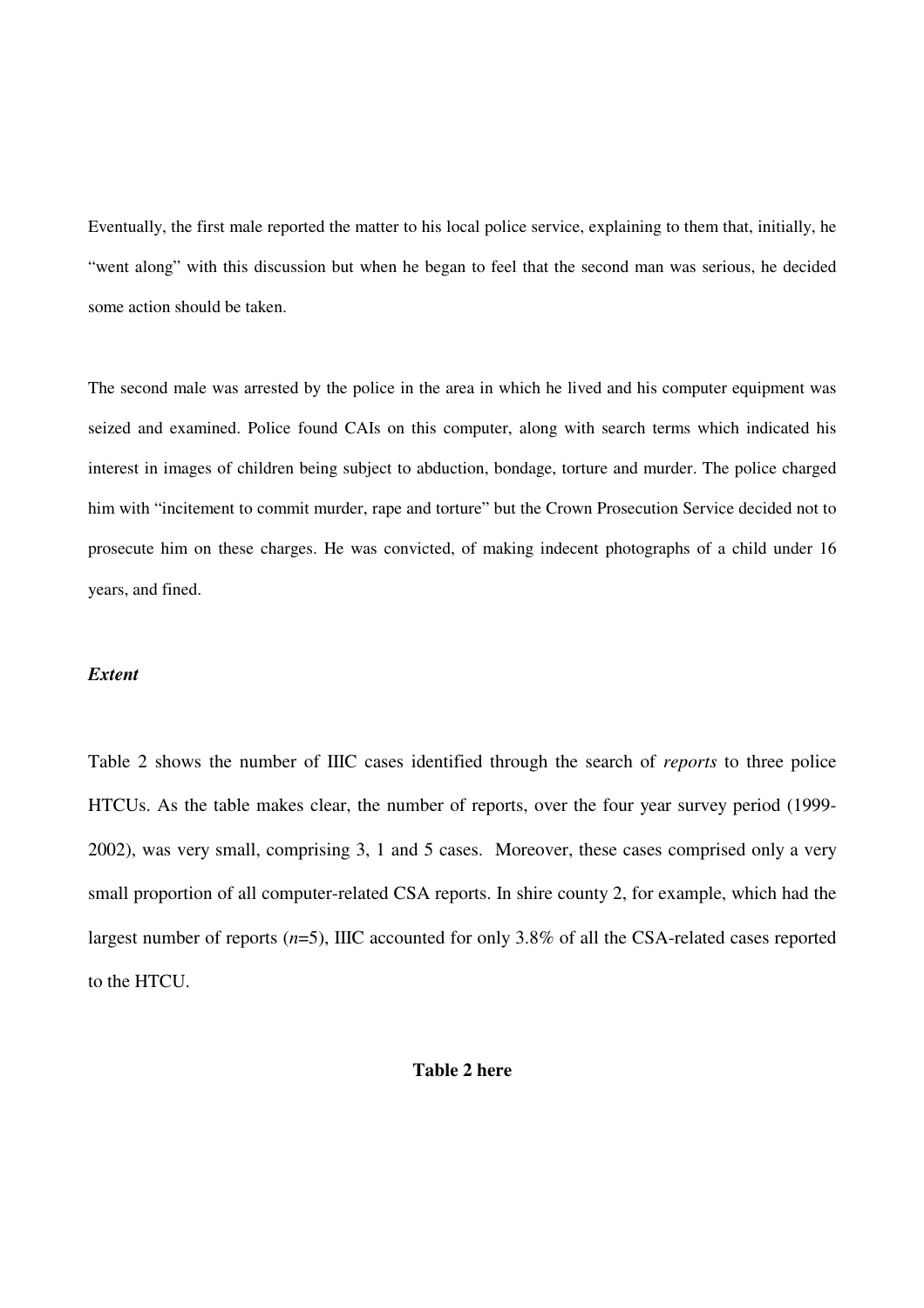Shire county 1 was one of three police services where searches had been carried out among all *recorded* CSA offences. (These searches had been undertaken to establish the number of recorded *international* CSA cases.) Again, the cases searched were those recorded between January 1999 and December 2002 - the same period as that which had been used for the HTCU searches. In this time period, shire county 1 police service recorded 982 CSA offences. Thus, the one IIIC case *reported* to the HTCU in this police service, constituted only 0.1% of all *recorded* CSA offences recorded in the period 1999-2002.

The three police services in which the searches were undertaken covered areas with a combined population of approximately four million people (Office for National Statistics, 2003). *If* these three police services were representative of the UK as a whole, then nationally there would - extrapolating from these figures and rounding up to the nearest whole number - have been 124 IIIC cases, known to the police, in the UK, from 1999-2001, or 31 cases per annum. (It is stressed, though, that it is not known how representative these police services, and the areas they covered, were in relation to the UK as a whole.)

#### *Nature*

## **Victims**

The majority of the children in IIIC cases featuring in the police interviews and file searches were female, lived in single parent or reconstituted families and came from homes which were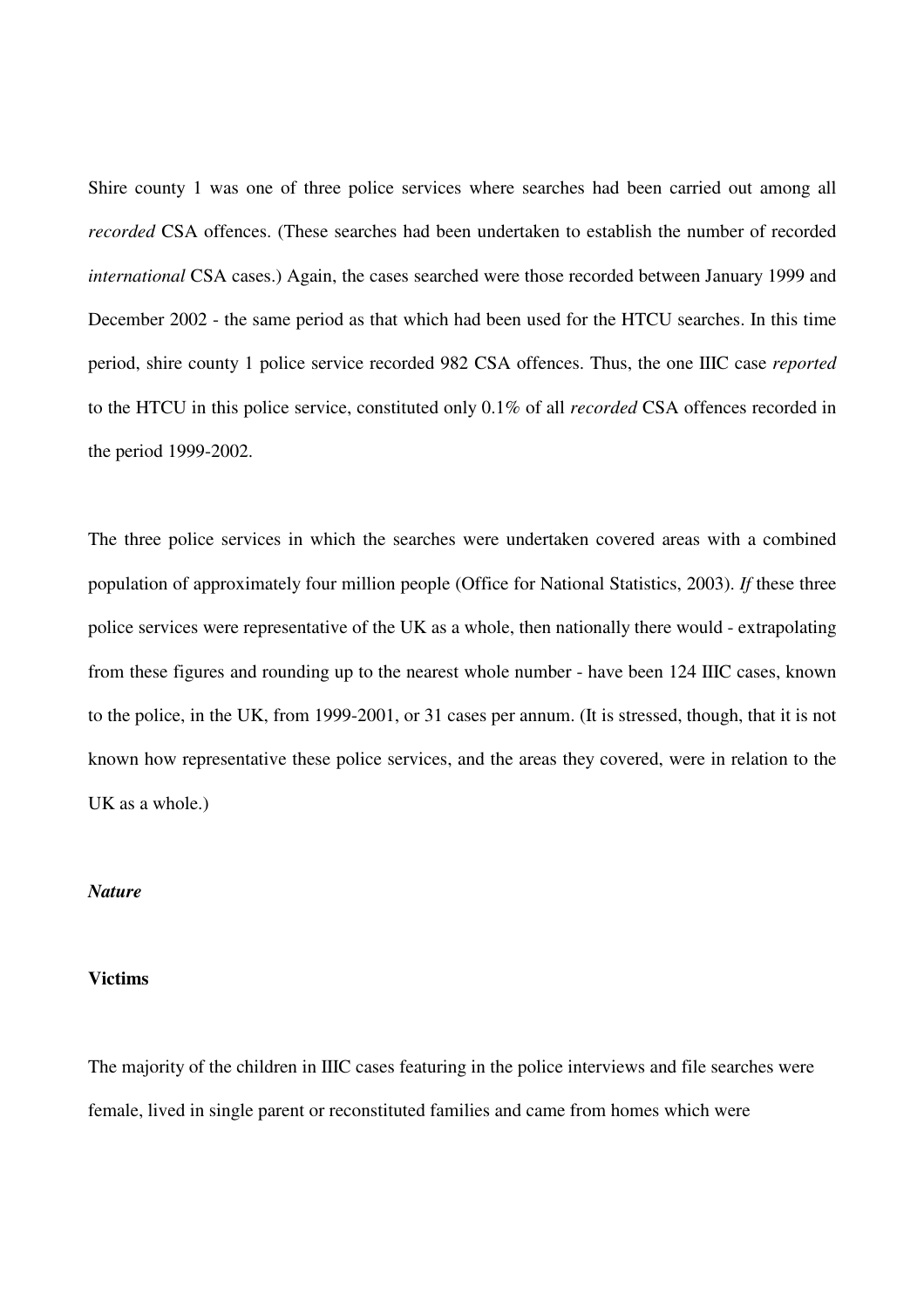economically disadvantaged - due to parents/carers being in relatively low paid occupations or being unemployed. At the same time, and in spite of the small number of cases studied, there appeared to be some diversity among victims in terms of social and demographic factors. Their ages ranged from quite young children (under the age of five years) to adolescents, some were male and some were drawn from homes which were reasonably prosperous. Owing to the international nature of many of these cases, there was also some variation among victims in terms of their nationality, ethnicity and culture.

Children experienced many different forms of CSA. These ranged from being made to feature in indecent photographs or films, through gross indecency and indecent assault, onto rape and buggery. Sometimes this abuse was viewed over the internet by other offenders. For many of these children, the sexual abuse they suffered, as a result of the IIIC, was not the first time that they had been maltreated in this way. Most of these children had already been sexually abused by the person (or persons) who determined their involvement in the IIIC case. Nor was sexual abuse the only maltreatment these children experienced. Concomitant with sexual abuse, some had also suffered physical abuse, emotional abuse and/or neglect.

It was not possible to establish in any clear way the number of victims (or offenders) in these cases. However, cases often involved multiple victims (and offenders), with numbers ranging, at a minimum, from several to double figures.

# **Offenders**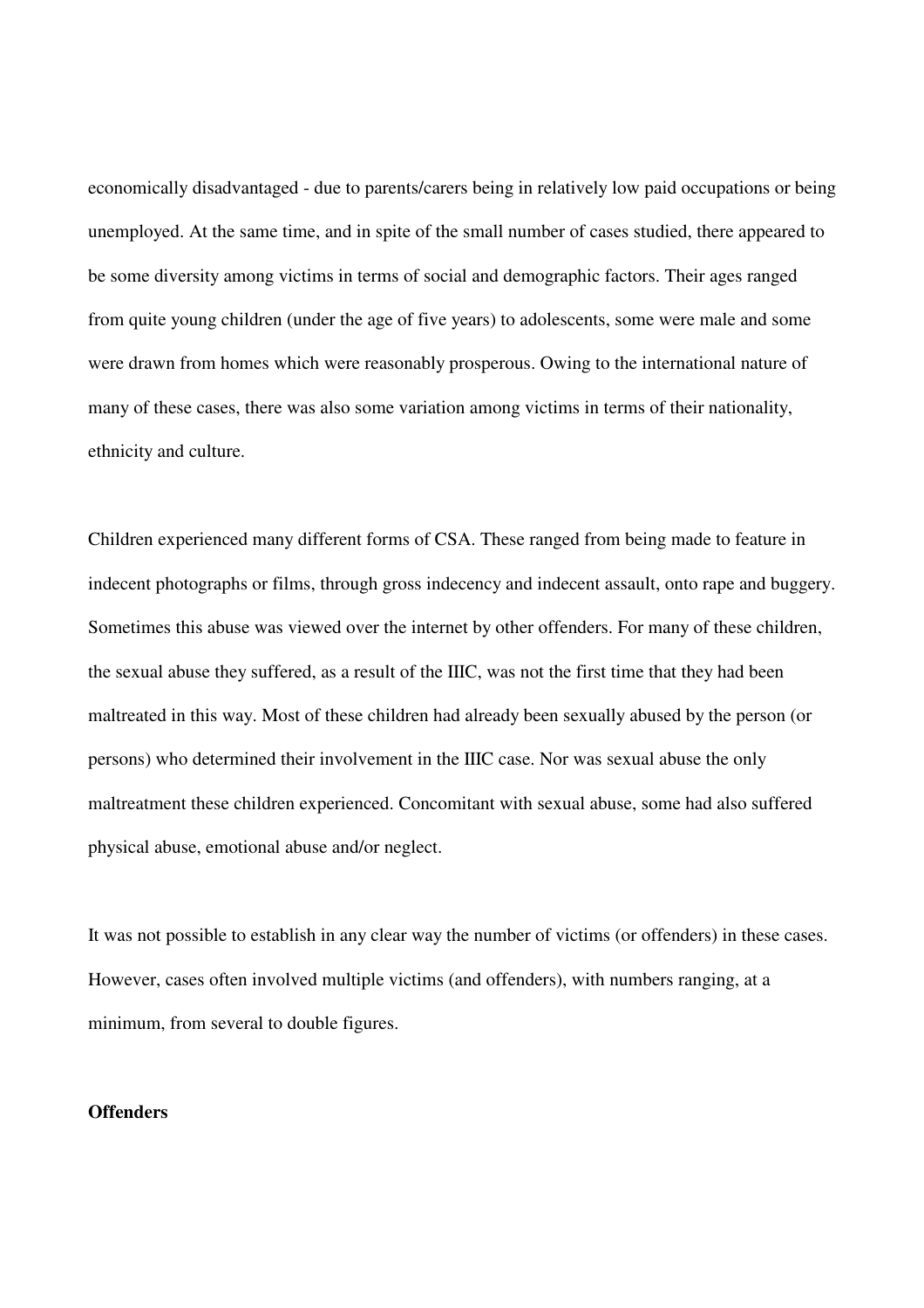The large majority of offenders in the interview/file search cases were male, and were unemployed or in occupations with a low socio-economic classification (SEC). Many were separated or divorced and/or lived in reconstituted families, or alternatively had never had any form of cohabiting relationship. As with victims, though, there was a degree of diversity within this group. Offenders' ages ranged from young adults (late teenagers/early twenties) up to the relatively elderly (60 years plus), some were in higher SEC positions, and some had children - whether or not they lived with them at the time of the offence - while others did not. Likewise, while many offenders were heterosexual, some were homosexual and others bisexual. Some were 'fixated' or 'preferential' child sex abusers, while others were 'situational' or 'regressed' offenders (Groth, 1979). Again, owing to the international nature of many of these cases, there was also a fair amount of variation among offenders in terms of their nationality, ethnicity and culture.

What was notable about some of these cases is that a small proportion of offenders were female. This may be explained, in part, by the fact that in order to secure the degree of control over a child whereby he or she was traded online or offline, men sometimes required the assent, at least, of the child's mother or female carer. In many of these cases, though, it appeared that these females were not restricted to facilitating the offending but were actively involved the CSA.

#### **Victim-offender relationship**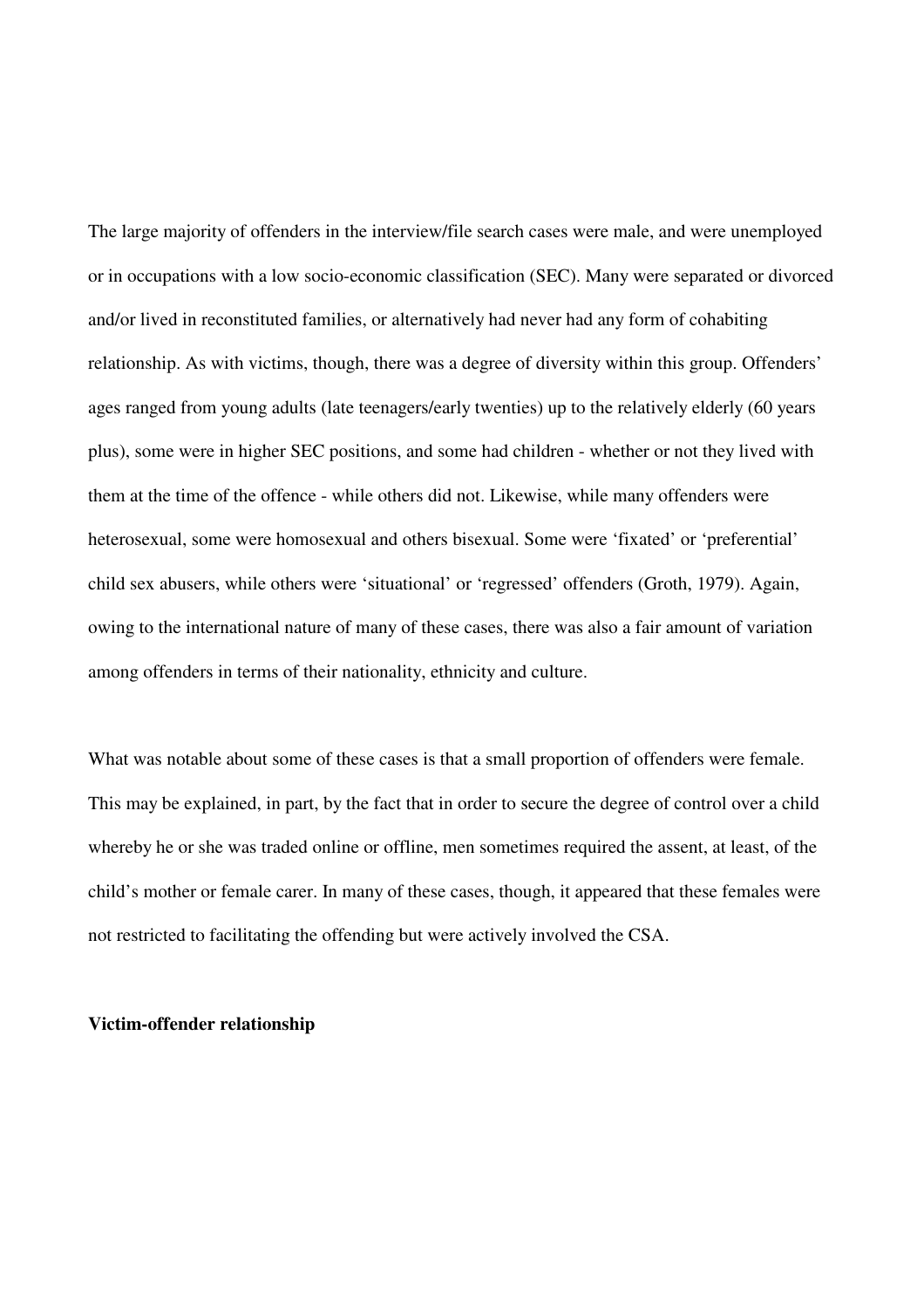Offenders who provided victims were, generally, closely related to these children, being their parents/carers, other family members or relatives, close acquaintances or persons working with children. Those who were seeking children, had children provided to them or were conspiring in the abuse of children, were invariably strangers to their victims.

#### **Modus operandi**

As the *modus operandi* of the offenders was the defining feature of these cases, it is this aspect that is to be the focus of most attention in terms of findings. These particular findings are presented in two sections. The first is concerned with the modus operandi as a process i.e. the process by which offenders used the internet to incite, or conspire with, other people to commit CSA. The second describes what are felt, by the author, to be key additional features of the modi operandi of these offenders which mark out IIIC from other CSA cases. Again, these findings are based primarily upon the cases featuring in the police interviews and file searches.

# *Process*

The template analysis suggested that there were four critical themes or questions in relation to offenders' use of the internet and their subsequent attempts to incite, or conspire with, other people to commit CSA:

1. Why did offenders wish to make contact with like-minded individuals, and incite, or conspire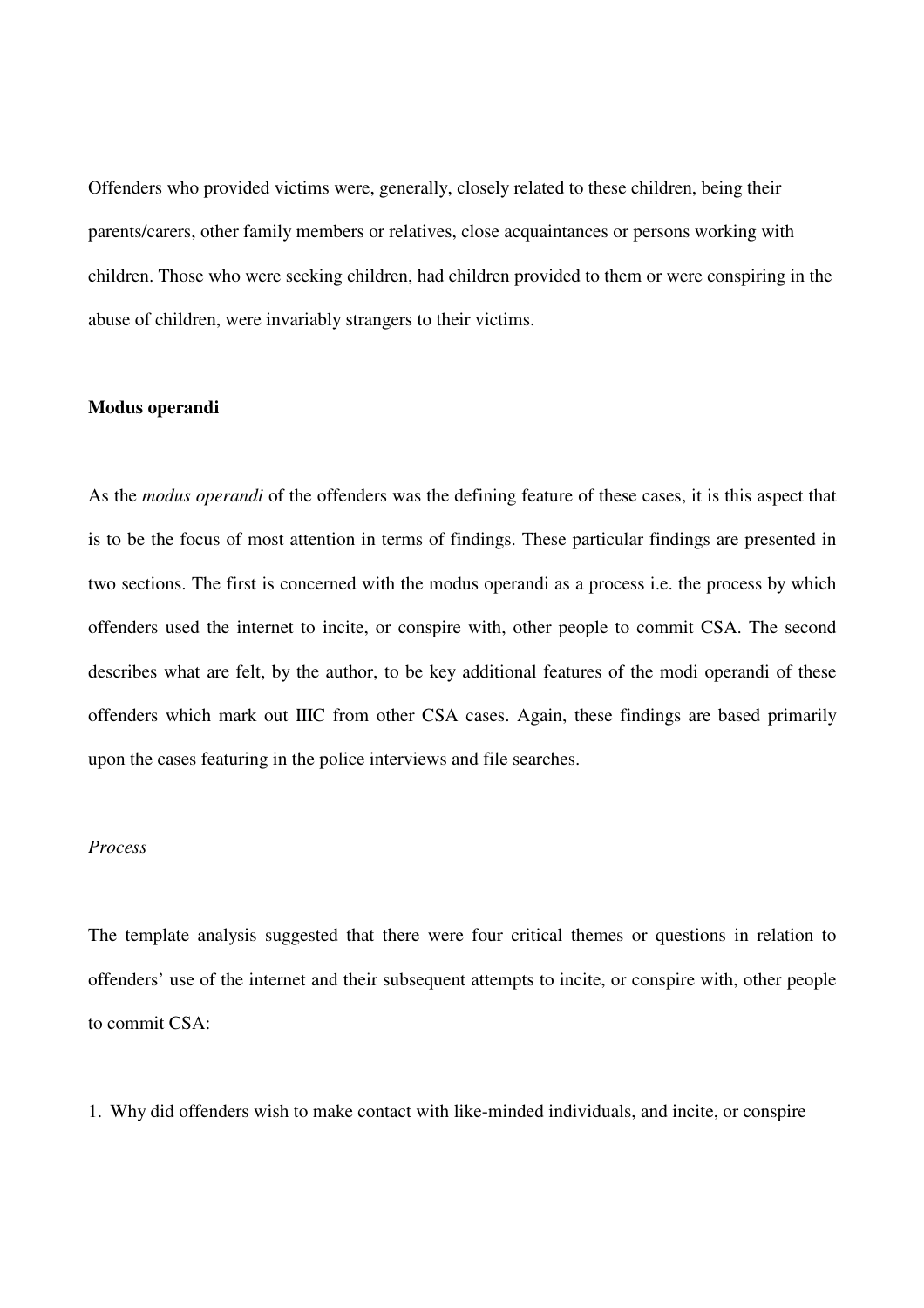with, them to sexually abuse children?

- 2. Why did offenders use the internet, specifically, in order to achieve this?
- 3. How did offenders use the internet to make contact with like-minded individuals?
- 4. What did offenders do once they had made contact with these like-minded individuals?

#### *Why make contact?*

For some offenders, their purpose in making contact with other people was quite straightforward: they wished to obtain a child in order to sexually abuse him or her. It is now well established that most CSA involves offenders and victims who are well known to one another (Cawson et al, 2000) i.e. most offenders have fairly ready access to children, along with the opportunity to sexually abuse them and avoid detection. Some offenders, though, are not in this situation - hence their attempts to make contact with other individuals in the hope that they might provide them with a child to abuse. Other offenders, who similarly did not have access to potential victims, did not hope or expect to be provided with a child, but intended to conspire with another person to procure a child for sexual abuse. Sometimes, abduction was the means by which this was to be brought about. Some offenders had access to children who they were already abusing but wished to assault additional victims, and consequently went on to the internet to identify individuals with whom they could exchange children.

Other offenders, whether they were seeking to obtain or provide children, were driven by more of a 'social' motive i.e. they had a desire to socialise and share their 'interests' with other individuals.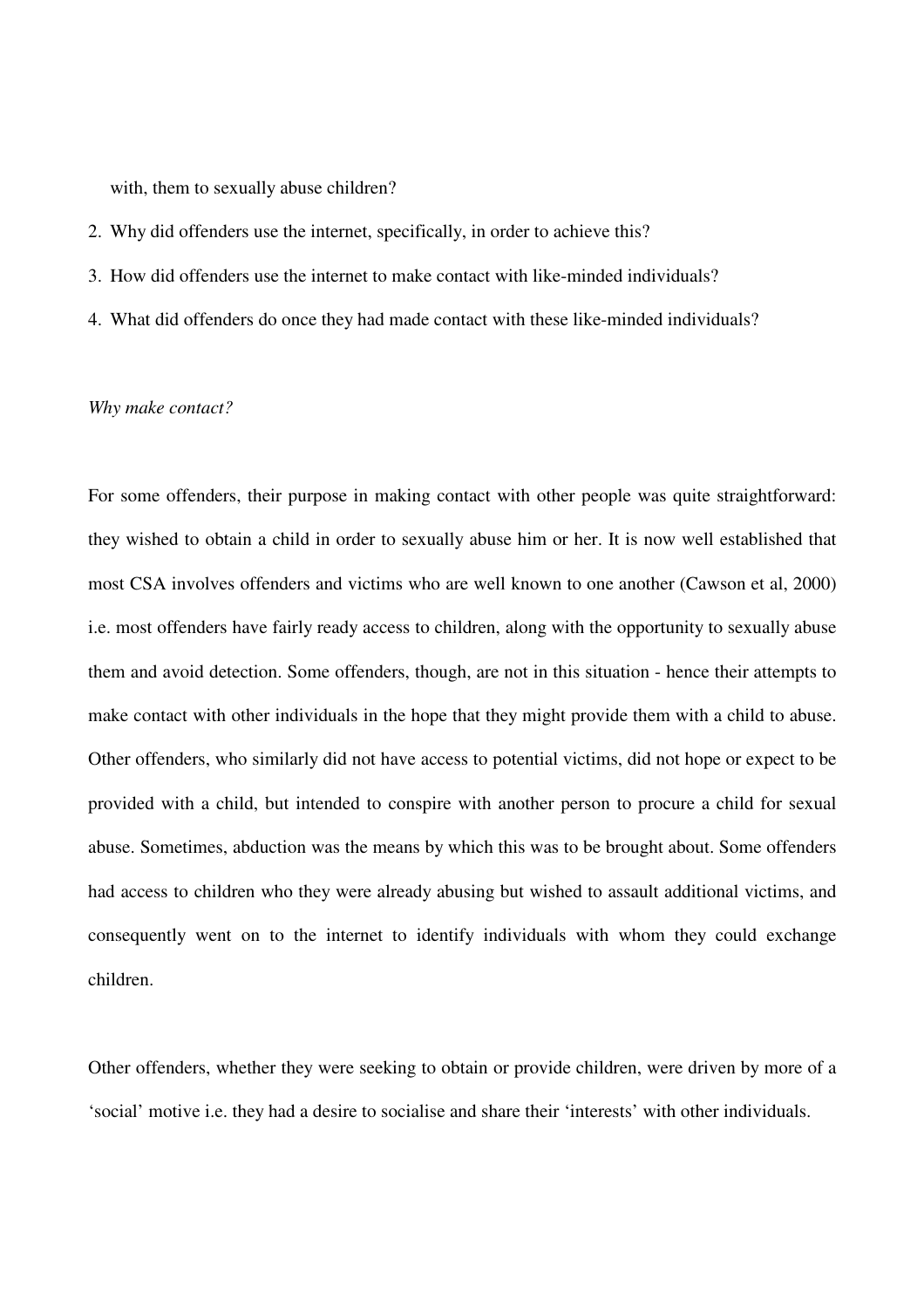In some instances, offenders were motivated by the gratification which they derived from one, or more, of the following: *being watched* as they sexually abused a child; the knowledge that other people were receiving gratification as *they watched* a child being sexually abused; witnessing the child (over whom they had control) *being sexually abused by other persons;* and, participating in the sexual abuse of a child on a *group basis*. Other offenders appeared to be moved to incite others to commit CSA simply by the thought that a child, elsewhere, would be sexually abused.

Much of this gratification was, not surprisingly, sexual in nature. Some offenders, however, were also driven by the status that their control over the child, or more precisely *the sexual abuse of the child,* gave them within the communities of offenders that have sprung up around internet CSA and the use of CAIs in particular (Taylor and Quayle, 2003). There were, though, yet further malevolent intentions behind this interaction, with some offenders being driven by a sadistic motive. These offenders obtained gratification from the further (emotional) distress children experienced through having their abuse viewed by other people or being abused by additional other people. Other offenders, again, derived a sadistic pleasure from the physical abuse of a child which they or others inflicted.

#### *Why use the internet?*

The second major question to address is why offenders chose to use the *internet*, specifically, to make contact with one another. The answer to this is fairly simple but also of crucial importance in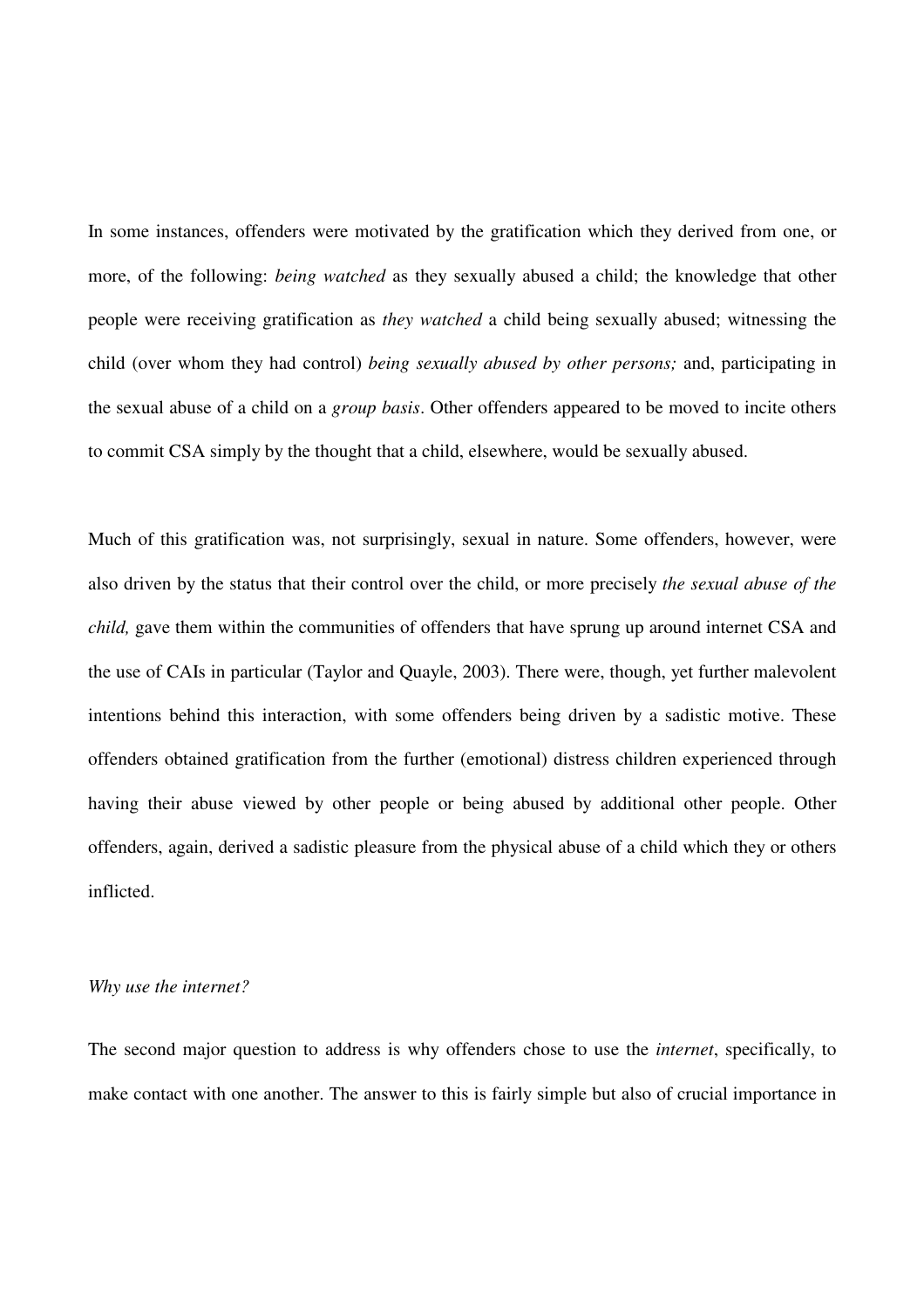understanding the phenomenon of IIIC. These offenders were, or wished to be, involved in very serious criminal offences i.e. the sexual, and sometimes physical, abuse of children. If they were detected, this could entail not only grave legal sanctions but severe social opprobrium (Silverman and Wilson, 2002). Consequently, their interest or involvement in CSA had to be concealed. This, though, meant it was very difficult to identify like-minded individuals. As previous research into multiple offender CSA has shown (Gallagher, 1998), such interaction, where it has taken place, has generally been rare and restricted to fairly closed groups, such as families and acquaintances, persons working with children or individuals who have met in prison. However, the internet, because of the anonymity it usually affords its users, has produced a revolutionary change in this situation in that, for the first time, offenders are able to identify and contact like-minded strangers both very effectively and very privately.

# *How was the internet used?*

Before engaging in incitement or conspiracy, offenders had to accomplish the following three objectives:

- 1. Identify another individual who appeared to be sexually interested in children;
- 2. Establish that this individual was genuinely sexually interested in children; and
- 3. Establish a relationship with this individual.

#### *Identifying an individual who is sexually interested in children*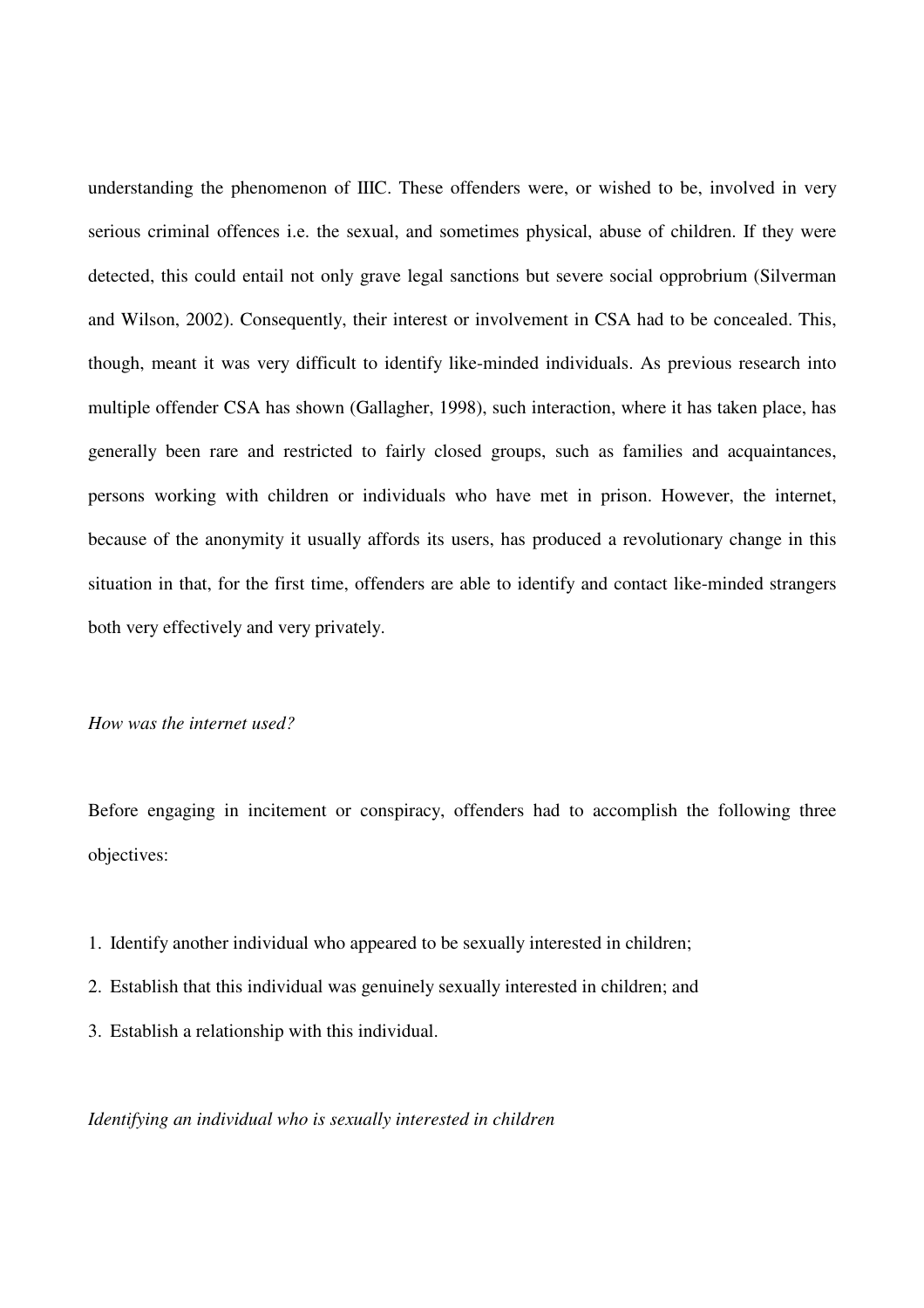The internet is an excellent means of communication between people who are known to one another about matters which are legal. However, the internet is also a very good system for contacting people who a) are unknown, and b) share the same illegal interest. More specifically, numerous internet protocols exist which expressly indicate, or can be used to help establish, an individual's proclivities - including sexual interest in children. Chief among these are newsgroups - the names of which often render their nature self-evident - websites, chatrooms, email, instant messaging and peer-to-peer software.

#### *Establishing that individuals are genuine*

Having located someone who *might* be similarly sexually interested in children, the offender then had to establish that this person was genuine, as opposed to being, say, an undercover police officer. To some degree, they ascertained this in the same way that people generally seek to verify the motives of a stranger. In the main, this consisted of the exchange, over time, of internet-based information or communications, and more general discussions. Ultimately, some judgements as to whether an individual was bona fide were made on the basis of intuition and/or trust. Some offenders, though, resorted to more specific checks or tests, such as asking the individual in question to send them CAIs - something which they believed law enforcement would not do on legal or moral grounds.

#### *Establishing relationships*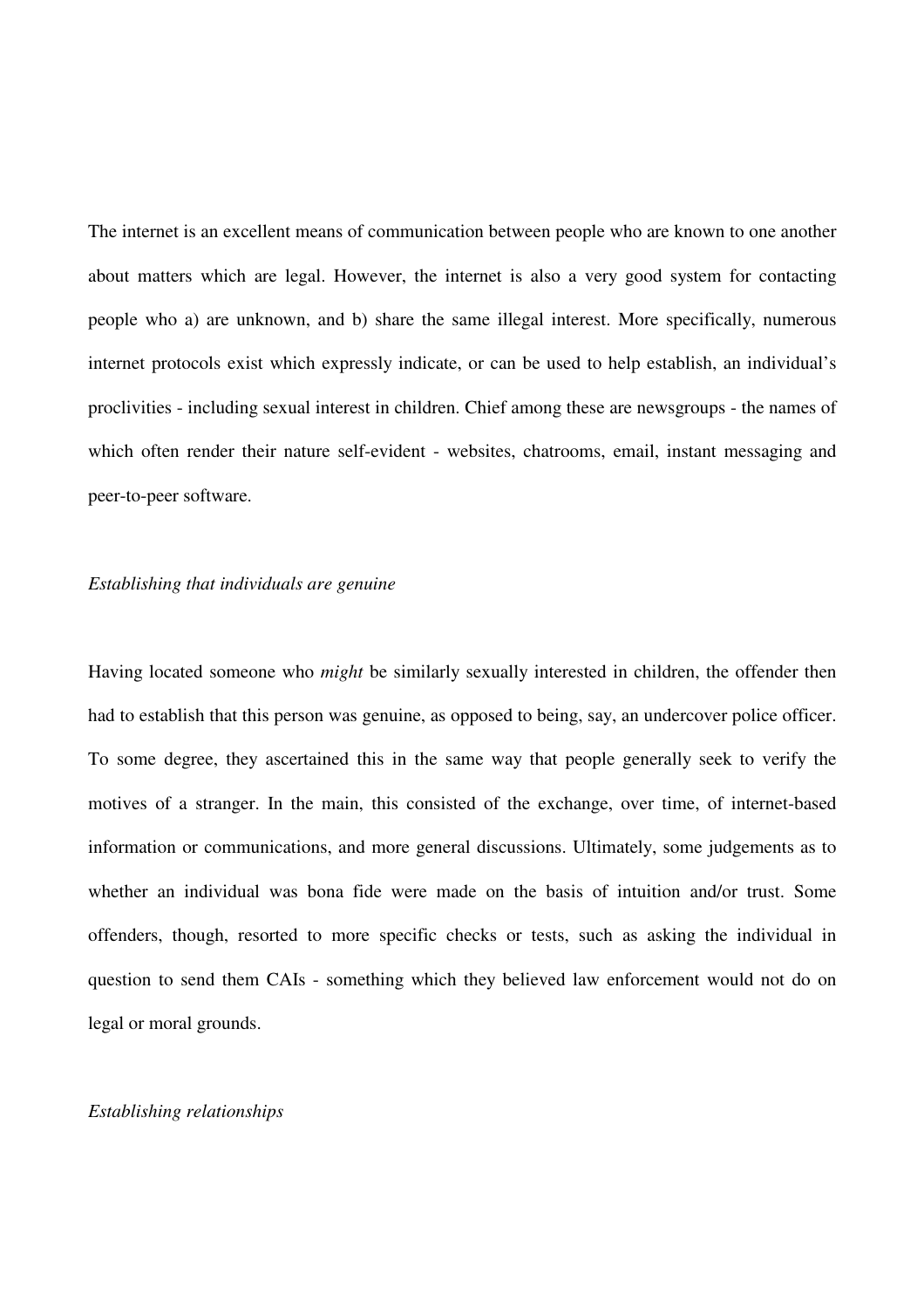Having identified someone who is sexually interested in children, the offender then had to construct a relationship with this person. The way in which offenders achieved this did not seem to be very different to the way in which relationships in general are established. Initially, the individuals concerned exchanged information and views with one another in a somewhat tentative manner. Then, if this preliminary interaction was felt to be successful, it might increase in its frequency and intimacy, with some offenders progressing to talking to one another over the telephone and in a few instances meeting in person. Thus, many of these relationships progressed from the impersonal to the personal. However, some individuals, at a relatively early stage in these relationships, discussed not only their sexual interest in children and the CSA they would *like* to carry out, but also on occasions the CSA they *had* carried out, with more impersonal information, such as employment, cohabiting situations and other 'interests', being volunteered simultaneously or at a later point. In fact, the desire to discuss and share their sexual interest in children was often a powerful driver, not only in initiating contacts but also in the subsequent development of these relationships.

# *What offenders did after making contact?*

Once offenders had established these relationships, they were then in a position to embark upon IIIC to commit CSA. Eight different types of subsequent offence scenario were identified. These are set out in Figure 2. As the figure shows, these scenarios differed from one another according to three main criteria: the degree of intent on the part of offenders, the level of contact between offenders and the risk of CSA.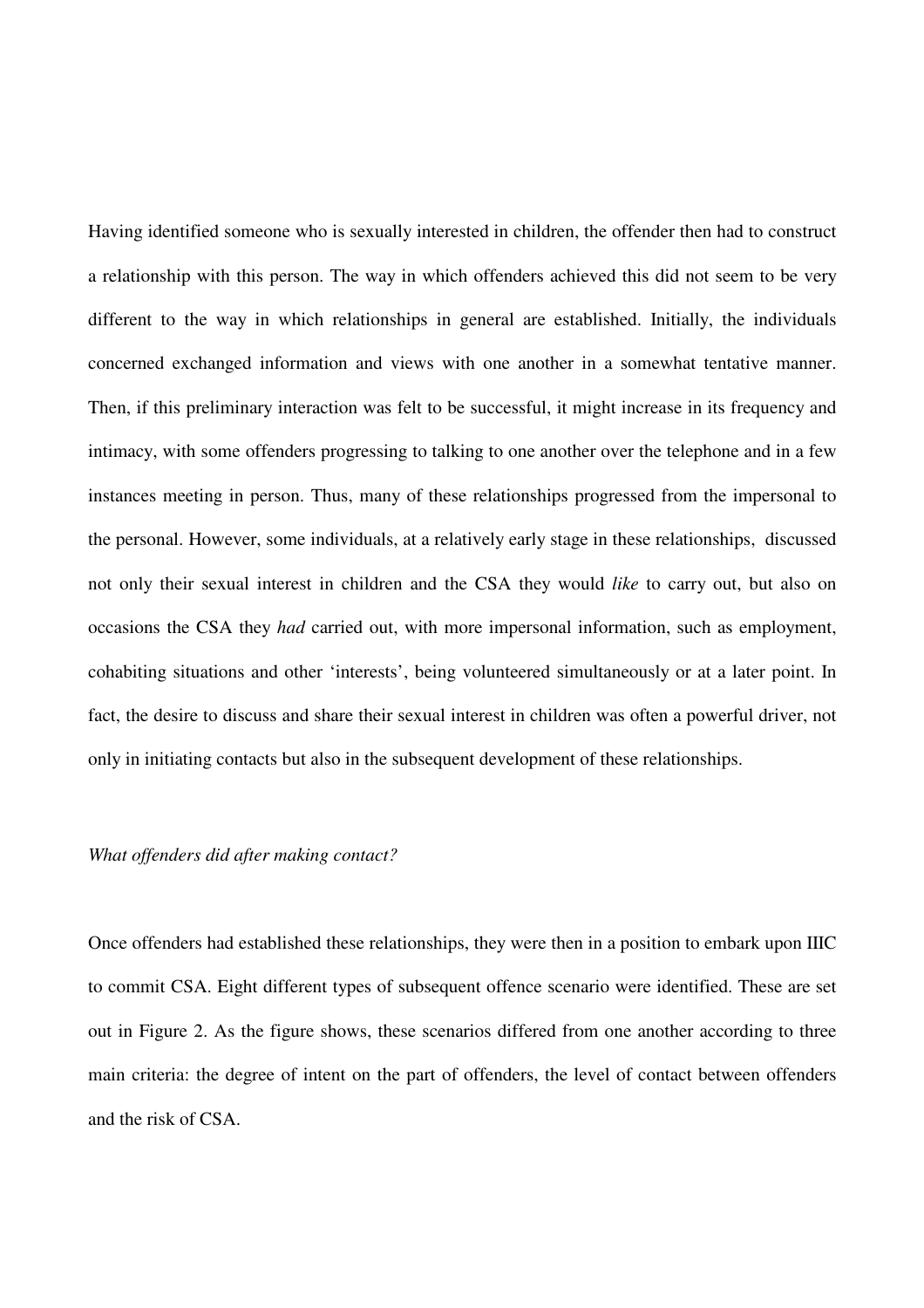#### **Figure 2 here**

The primary purpose of the schema set out in Figure 2 is to show the eight main offence scenarios identified in the course of this research. Implicit within this schema is the notion that these scenarios were quite discrete phenomenon. However, perpetrators could progress through these scenarios, becoming involved in increasingly serious offending. Indeed, what this schema could be seen as highlighting is the existence of a continuum - or more precisely continua - within IIIC cases.

As the second row of Figure 2 reveals, these eight offence scenarios can be reduced to three broad sets of cases. In the first set of cases - which were not known to involve CSA - individuals met online and discussed their mutual interest in sexually abusing children (offence scenario 1). In some instances, this then progressed to the individuals meeting offline, where they would continue and develop this exchange (2).

#### Mock

In the second set of cases, specific attempts were made to bring about CSA, either by offering a child for sexual abuse (3), seeking a child for sexual abuse (4) or one person conspiring with another to obtain a child for sexual abuse (5). These cases represented something of an interim group, whereby offenders ranged from those who *may* have been engaged in bogus attempts to incite or conspire, to those who had a strong desire to sexually (and sometimes physically) abuse children. None of these cases progressed to offline meetings or the sexual abuse of children. Nevertheless, what appeared to be clear in many of these cases was that the offenders were serious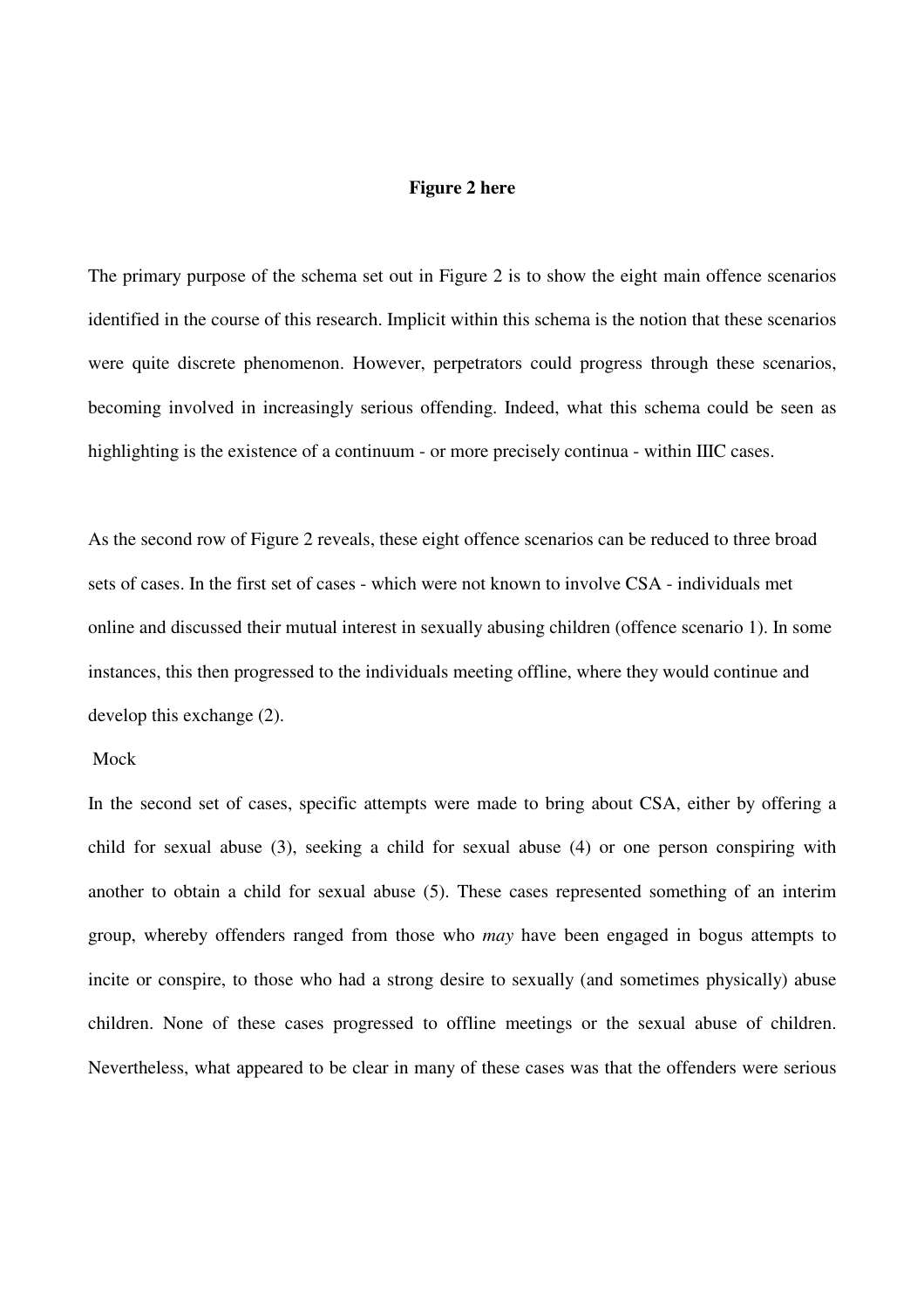in their interest in CSA and their attempts to incite or conspire with another person to bring this about.

The third set of cases was those where a child was sexually abused following internet contact between offenders. Some offenders became involved in this set of incitement or conspiracy cases as a result of their attempts to obtain CAIs online (6). On seeking out such images, they were told that they would first have to produce and provide their own, personal CAIs. This then led the individuals to take CAIs - either of a child naked or being abused - using a victim to whom they had access but had not abused previously. Other cases were much more interactive, where the person with care of, or control over, the child, used a camera connected to an internet-enabled computer to send live moving images of that child being abused to another offender (7). There was considerable variation in the nature of these images, ranging from pictures of naked children to scenes of children being subject to serious sexual, and on occasions physical, abuse. This offending could be quite organised and elaborate with the 'viewing' offender making requests as to how the child should be abused. In a small number of instances, viewing offenders posted clothes or other items they wished to have incorporated in the abuse scene to the person controlling the child. The remaining cases in this set involved offenders meeting up with one another to sexually abuse children (8). Quite often, these cases would be a progression from those which had initially featured online CSA.

*Key features of offenders' modi operandi*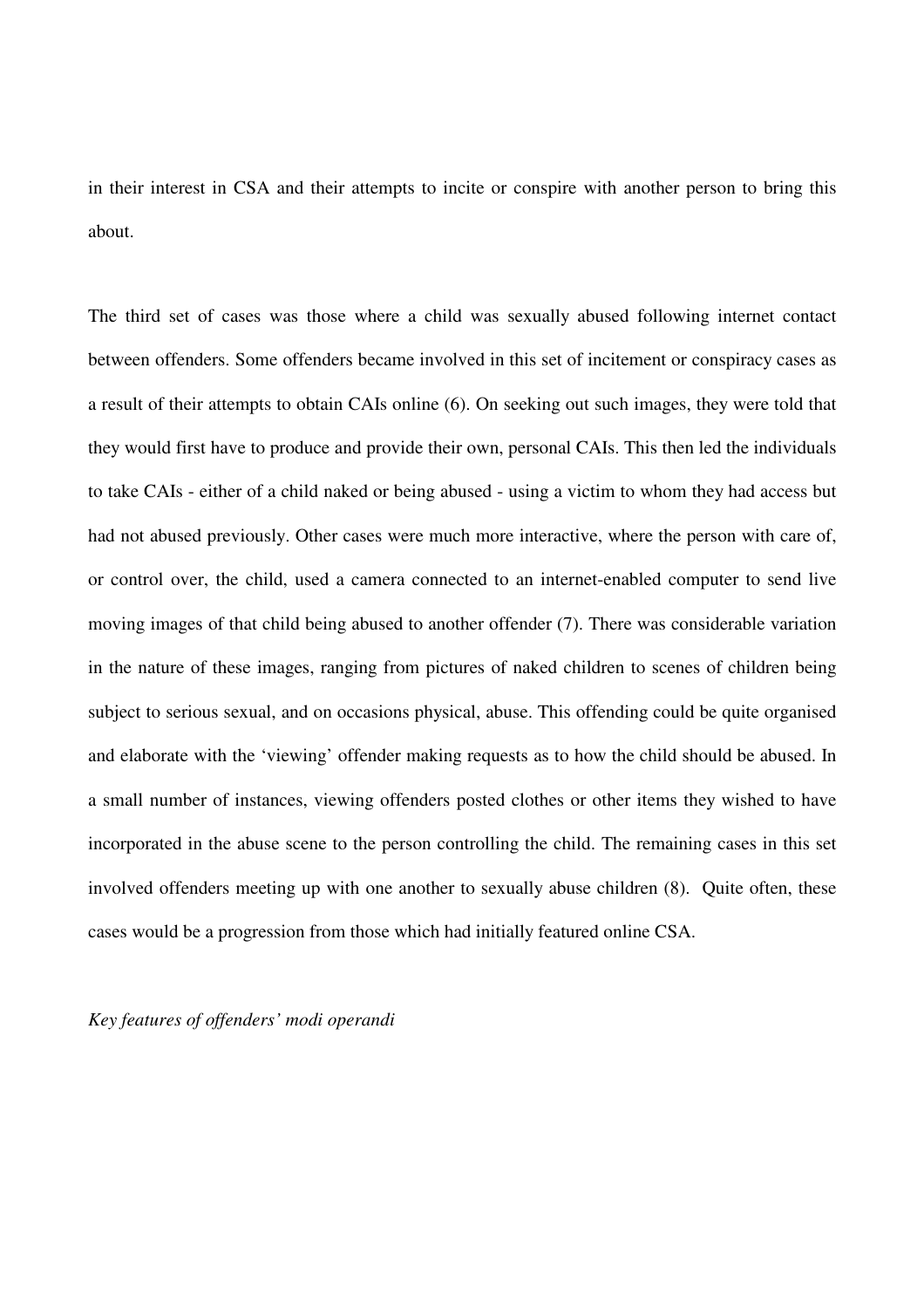In addition to the *process* described above, the modi operandi of offenders in IIIC cases was marked out from that in other CSA cases by a number of other key features, as described below.

# *Physical abuse*

It was clear that a sub-group of offenders was motivated by a desire to perpetrate and/or witness the physical abuse of children. Sometimes this was in a form which could be likened to corporal punishment and seemed, invariably, to have been carried out for the offenders' sexual gratification. Offenders varied in the severity of the physical abuse they perpetrated. At the extreme end of this scale, children were left with permanent physical damage.

# *Sadism*

Although it was not a feature of all IIIC cases, it was striking that in some cases offenders appeared to be driven by not only a sexual interest in children but also sadistic motives i.e. they derived gratification from harming children, usually through sexual abuse but sometimes by physically abusing them.

# *CSA-promoting communications*

A further key feature of IIIC cases was the online communication between offenders concerning the sexual abuse of children. These communications took a variety of forms. Some consisted of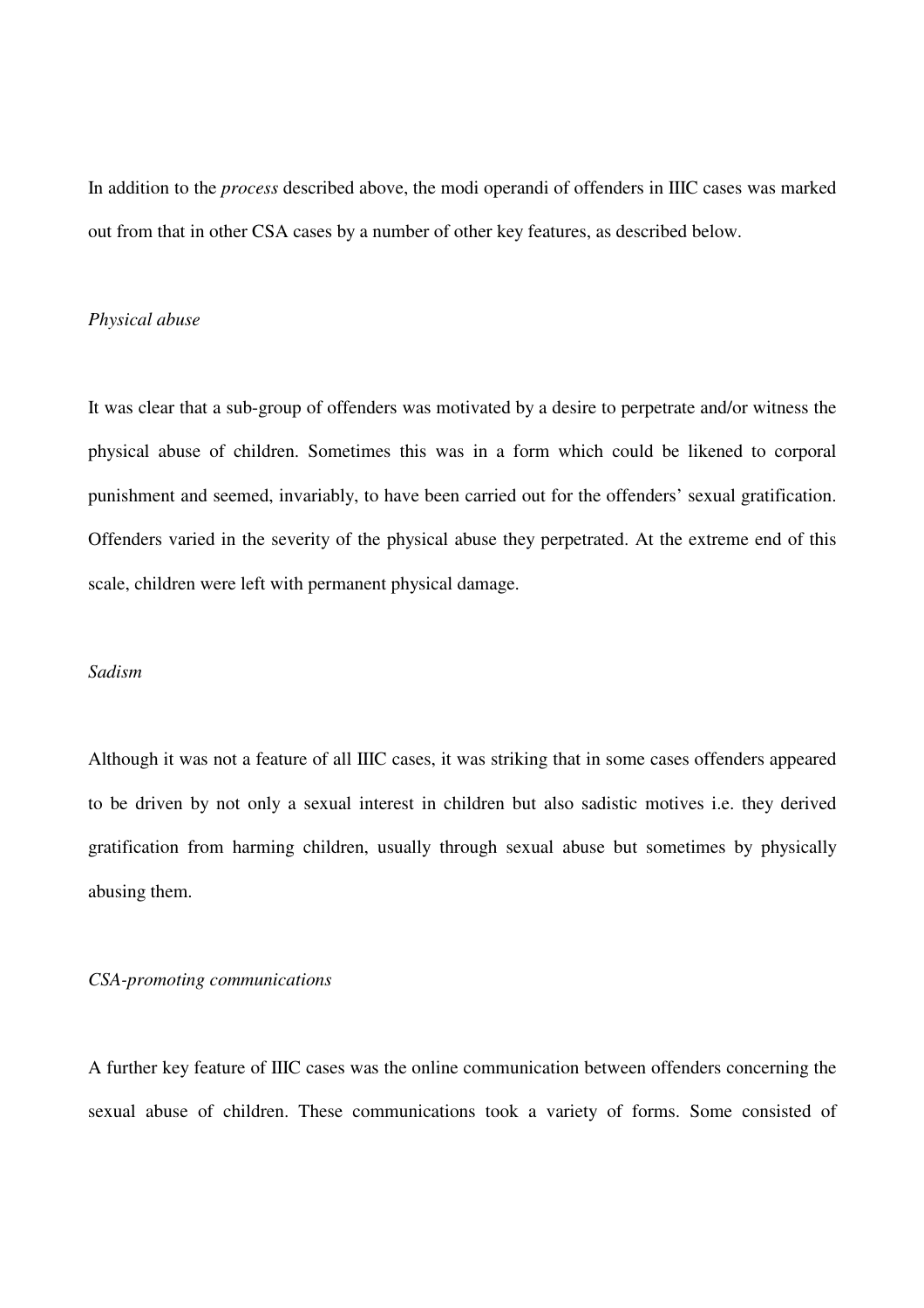'conversations' between offenders using, for example, email or instant messaging, in which they shared their interest in, and desire to, sexually abuse children. These conversations could be lengthy and graphic. It was not unusual for them to discuss extremely serious sexual and physical abuse of children, even to the point - as in the fourth vignette above - of abduction, torture and murder. Other offenders took matters still further and produced extremely elaborate accounts of the CSA they wished to perpetrate, including, for example, how they would gain access to a child and the specific acts they would carry out. Indeed, some of these took the form of narratives or stories and they could assume a currency among those with a sexual interest in children - in the same way as CAIs have done (Taylor and Quayle, 2003). Some offenders went on to meet up with one another in person where they continued their discussions of CSA.

#### *Fantasy*

Fantasy was an important motivation for some offenders and was manifest in two distinct ways. The first of these concerned the CSA communications discussed above. Some offenders engaged in the fantasies inherent in these communications in order to become sexually aroused. Others collected such communications and used them subsequently for masturbatory purposes. In this way, CSA communications seemed to be fulfilling a similar role to that of CAIs (Quayle et al, 2006). The second manifestation of fantasy was among a sub-group of offenders who *appeared* to be engaged in mock attempts to incite, or conspire with, other people to commit CSA. Some suspects claimed this on being interviewed by the police and/or were found not to have access to the child whom they were offering for abuse.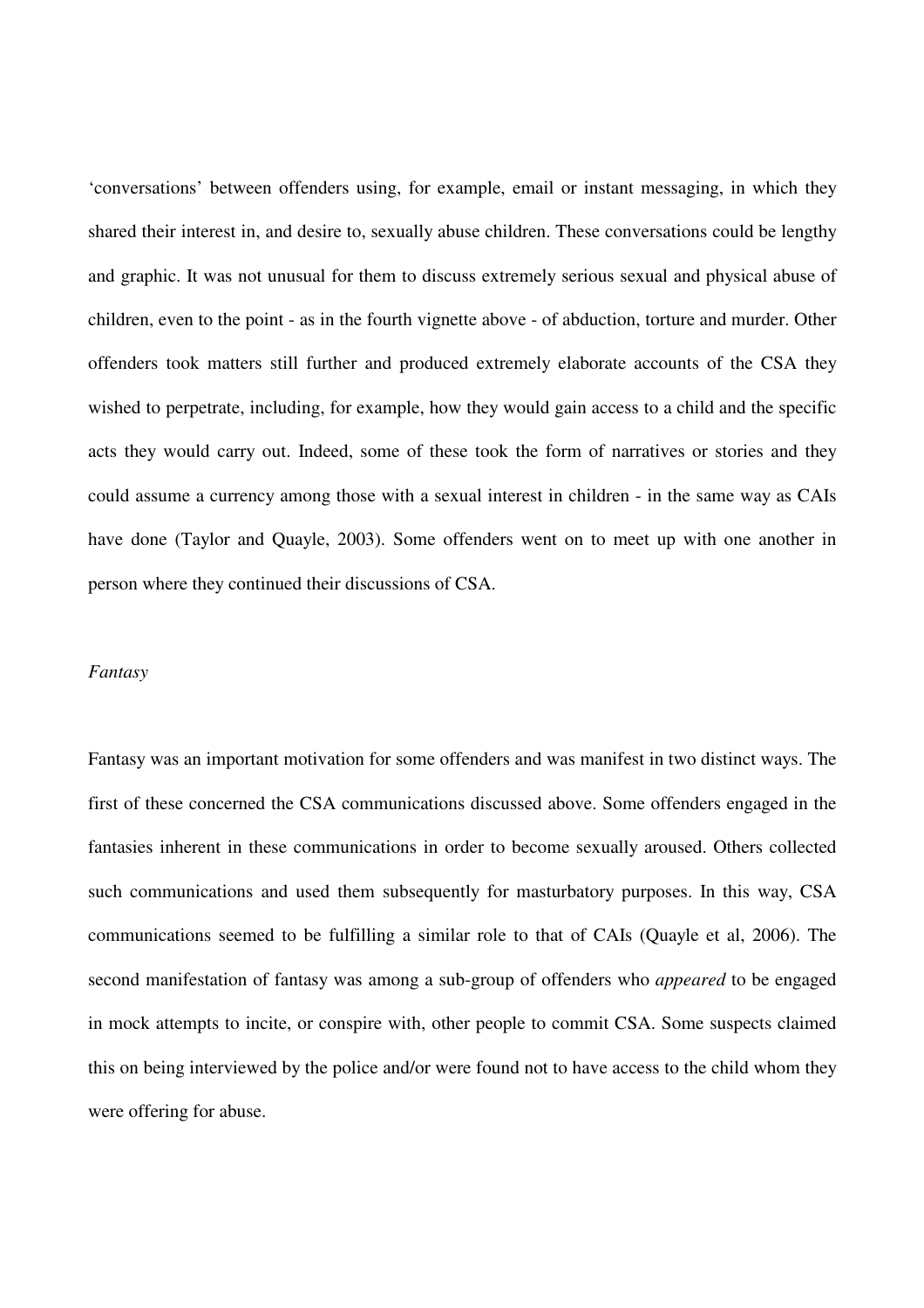# *Child sex abuser networks*

Some instances of IIIC comprised only two or a very small number of offenders. IIIC could, though, lead to the formation of quite major child sex abuser networks. In the current research, some of these networks were not only large but were highly organised and secretive, and very effective in facilitating CSA. It seems likely that the number, and also possibly the size, of child sex abusers networks is increasing as a result of the contact which is taking place between offenders over the internet.

## *The continuum of offending - extended*

As suggested in the discussion surrounding Figure 2, IIIC cases can be thought of as existing along a continuum (or continuua) with at least some offenders moving progressively further along it terms of their behaviour. Following on from the findings set out above, concerning other key features of IIIC cases, this idea of a continuum can be extended. The resultant continuum is shown in Figure 3 in a simplified form. As the figure indicates, contact between offenders initiated over the internet may lead in some of its most serious manifestations, to child physical abuse, sadistic acts against children and the formation of child sex abuser networks.

# **Figure 3 here**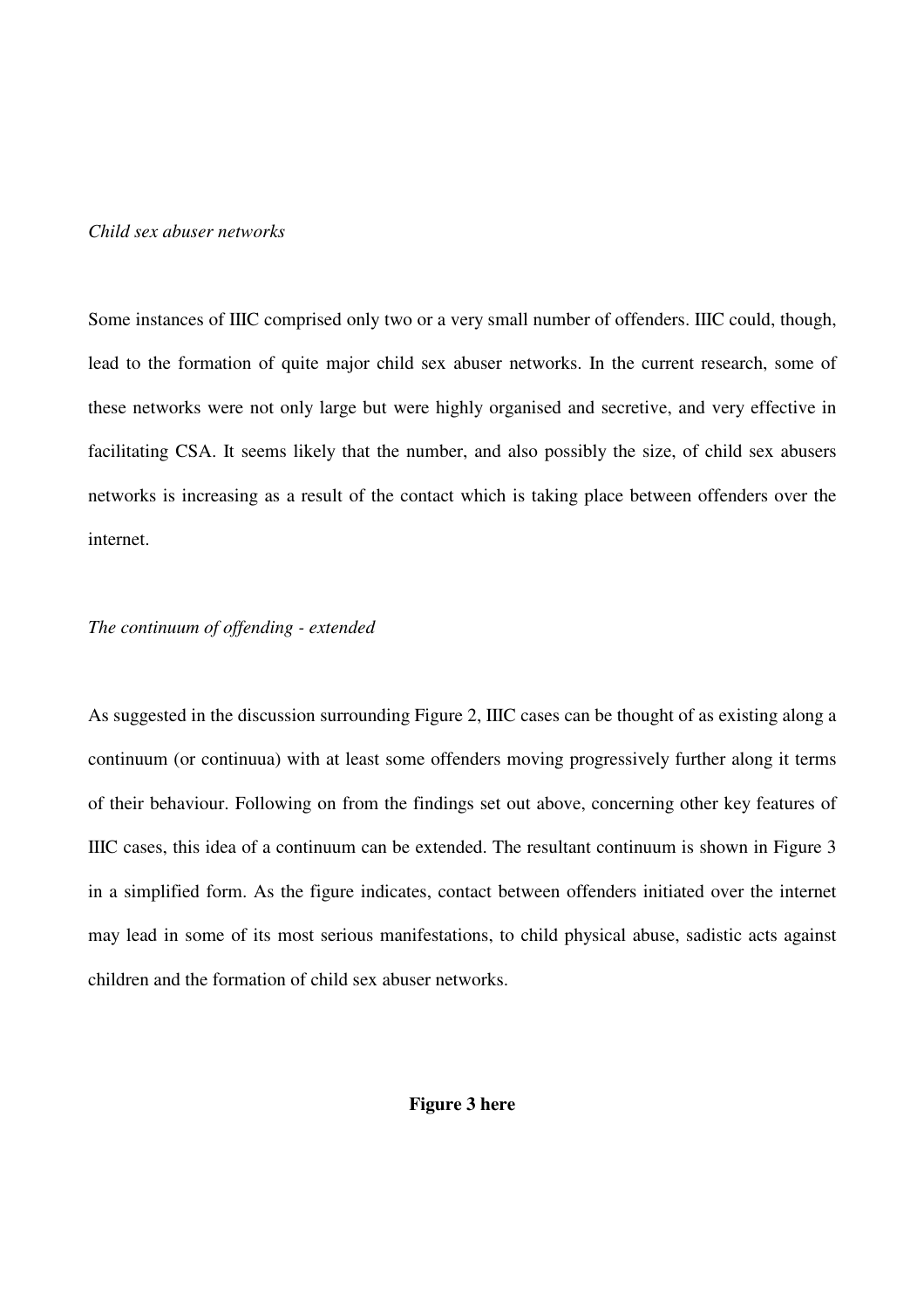#### *Discussion*

As innovative as this research is, it is necessary to acknowledge its limitations, before its findings can be placed in a wider context and their importance assessed. Chief among these limitations were the scale and representativeness of the research. It was possible to carry out only 14 interviews and nine file searches relating to IIIC cases. Similarly, searches of reports to HTCUs were carried out in only 3 of the 52 police services in the United Kingdom.

Furthermore, the research was confined largely to a quite specific group of cases, namely those which were *reported* to the *police* in the *UK*. It did not include cases that were unreported, not linked to the UK or known only to other agencies in the UK. Even then, the researchers had to be more pragmatic than systematic in the way in which they selected cases. Finally, where cases were international, the researchers were seldom able to obtain data from foreign law enforcement agencies.

Taking into account these factors, it is evident that some caution has to be exercised in interpreting the findings of this research. More specifically, it has to be recognised that these results are not as reliable nor as generalisable as they would have been had they been based on a large scale, representative and quantitative study. Indeed, in some respects, it might be more appropriate to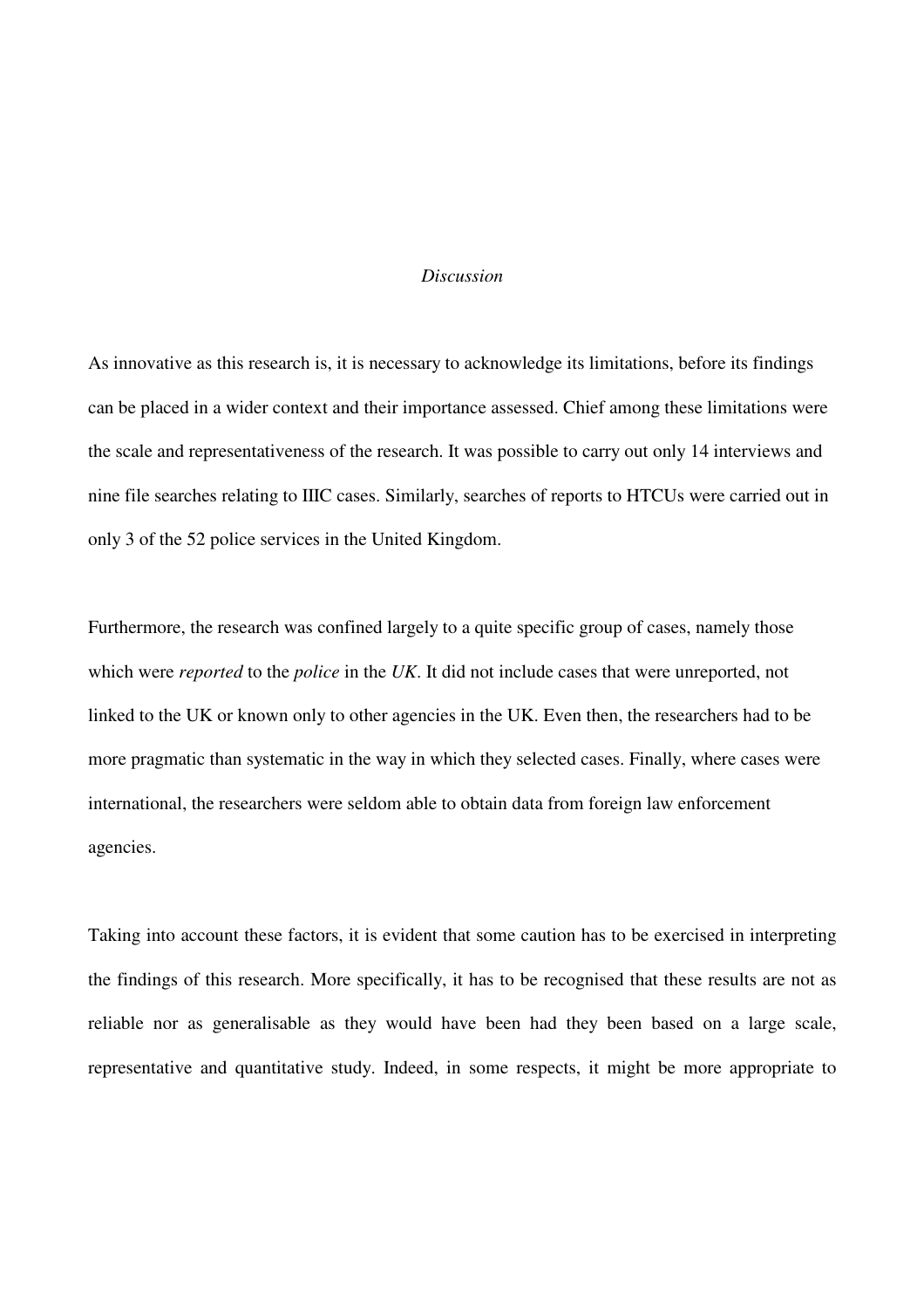think of the research as having identified indicative themes which need to be validated in future research dedicated to IIIC.

Notwithstanding these limitations, it should be noted that the research drew upon the experience of a range of personnel in the police - the agency which has primary responsibility for IIIC cases. Moreover, the research used different methods such that the quality of the data can be seen to have been enhanced through the process of triangulation (Denzin, 1989). It is felt, therefore, that this research has identified, and provided important data on, a new and significant category of internet CSA.

As diverse as it is, IIIC does seem to be a relatively rare phenomenon. This research found that local police services in the UK each investigated approximately one report per annum. Even allowing for the high rate of non-reporting of CSA cases (Cawson et al, 2000), it appears that IIIC - in terms of the *number* of cases - does not constitute a major child protection problem. In this respect, IIIC cases are comparable to internet-initiated grooming cases - reports of which also made up approximately 0.1% of all recorded CSA cases. By contrast, cases involving internet-based CAIs were quite common, with police services investigating scores, and in some instances hundreds, of these cases per annum (Gallagher et al, 2006).

In terms of their nature, and in particular victim and offender characteristics, (known) IIIC cases appeared to be similar to (known) CSA cases in general - such as those comprising children placed on child protection registers (Creighton, 1992) and those referred to social services departments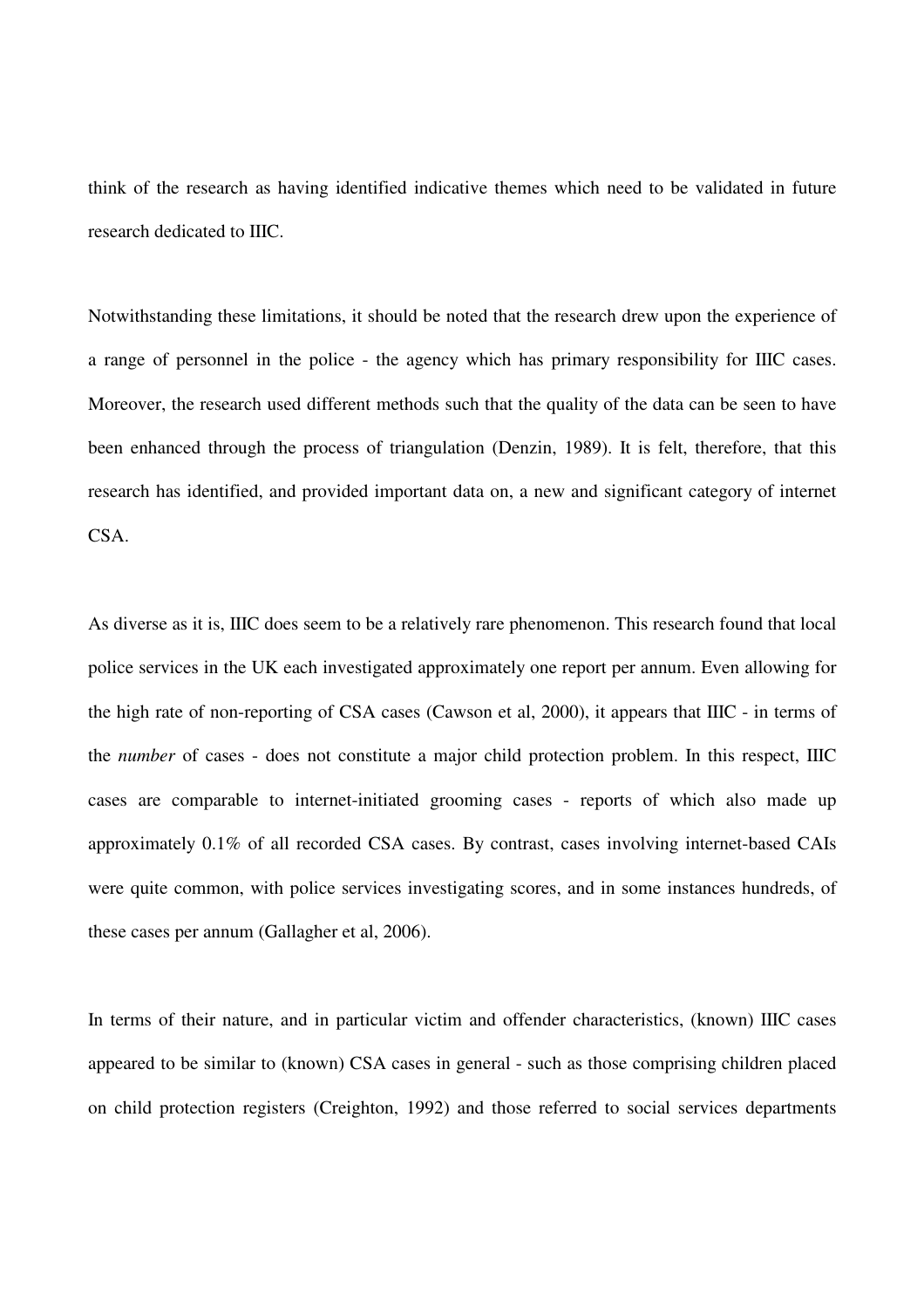(Gibbons, Conroy and Bell, 1995). For instance, a majority of victims were female and a large majority of offenders male. Likewise, while many offenders were from disadvantaged backgrounds, there was some diversity within this group, in terms of SEC, but also cohabiting, relationship and parenting status, and sexuality. There were some differences between these and other CSA cases in, for example, the involvement of more stranger and female offenders, but these tended to be the exception.

Where these cases were distinct is in respect of the offenders' modi operandi. Offenders' use of the internet to groom children for CSA and obtain CAIs, has been discussed in the literature (Finkelhor, Mitchell and Wolak, 2000; and Taylor and Qualyle, 2003). Similarly, the existence of (offline) attempts to incite or conspire with others to commit CSA have also been documented (Gallagher, 1998). Nevertheless, use of the internet, and incitement and conspiracy, in relation to CSA, remain *individually* - unusual modi operandi. The *combination* of these makes IIIC to commit CSA especially unusual. The series of features associated with IIIC cases, such as the perpetration of physical abuse, offenders who had (other) sadistic motives and the creation of CSA networks, makes the modi operandi of these offenders yet more unorthodox.

As for placing these results in the context of the wider literature, this is problematic owing to the fact that - as explained in the introduction - there is very little published, and even less research, on this phenomenon. What there is, though, does provide some support, for the above findings. Palmer and Stacey (2004), for example, constructed a typology based upon internet and mobile phonerelated CSA known to Barnardo's, a UK children's charity. While this study had a much broader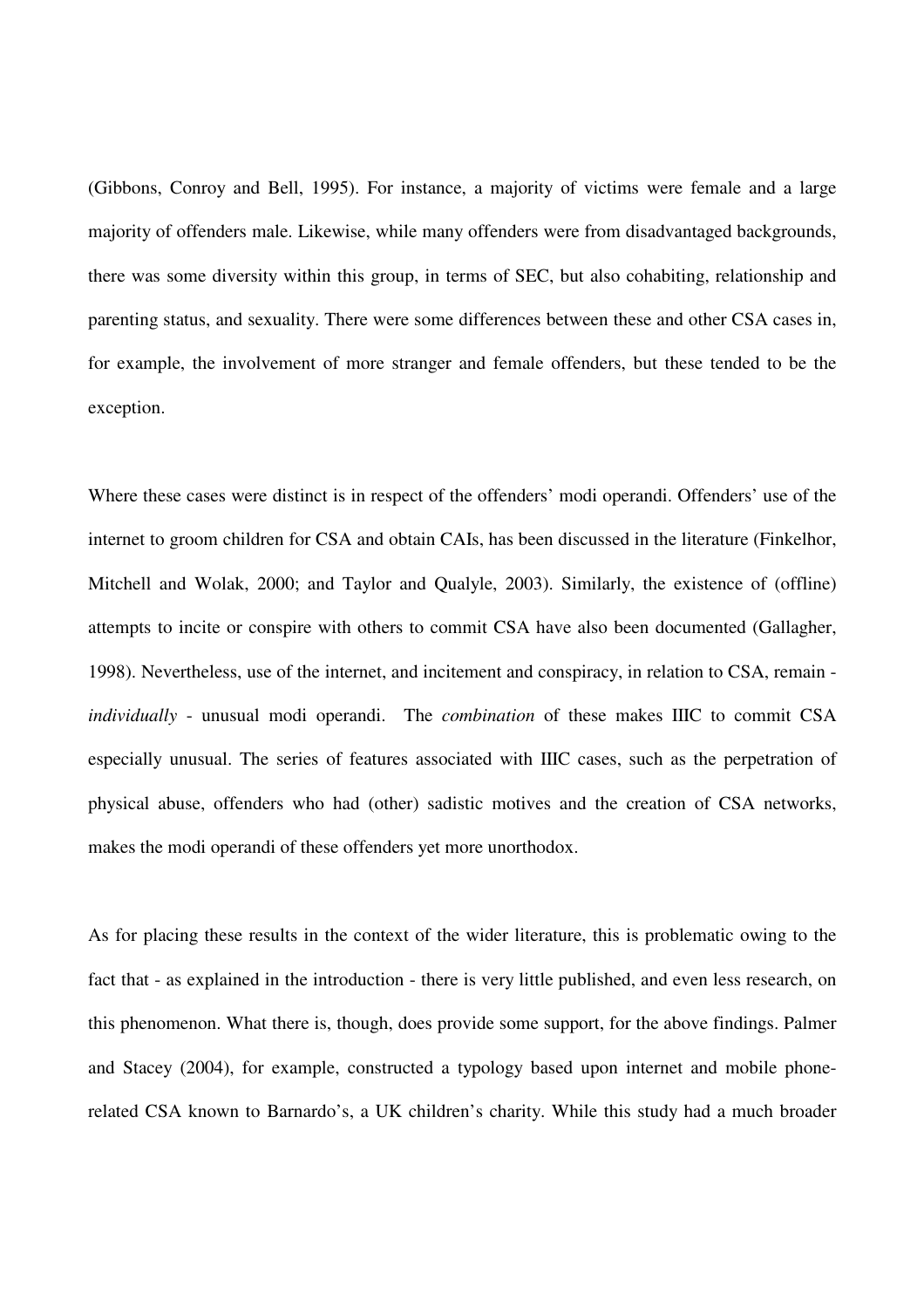remit than that incorporated within this paper, two of the types of case it identified reflected some of differentiation used in Figure 1. These cases were 'children sold online for sexual abuse *offline*' and 'children sold online for live sexual abuse *online*' (author's emphasis).

One of the very few pieces of published research measuring the extent of cases involving some element of IIIC is that by Mitchell, Finkelhor and Wolak (2005). These researchers collected data concerning arrests for 'internet-related sex crimes against minors' from a national sample of US law enforcement agencies. In a sub-sample of 126 cases involving 'family and acquaintance offenders', they found that only 2% of these cases entailed use of the internet to 'advertise victims in prostitution cases or sell minors to other offenders'. Mitchell et al (2005) echo another of the findings of the current research in their statement that 'these arrests [for all internet-related sex crimes against minors] still constitute a relatively small proportion of arrests involving all sex crimes against minors' (p.56).

Both Palmer and Stacey (2004), and Mitchell, Finkelhor and Wolak (2005), emphasise that a large proportion of internet-related CSA cases involve offenders who are known to their victims, as opposed to being strangers. Palmer and Stacey remark that in relation to 'Children sold online for live sexual abuse online ……[e]vidence is emerging that children, sometimes very young, are being abused in this way by people well known to them: family members, friends of the family and trusted adults such as teachers or youth leaders' (p.28). That IIIC cases – like CSA cases in general (Cawson et al, 2000) – involve many familiar abusers may also help explain the similarity between these two sets of cases in terms of victim and offender characteristics.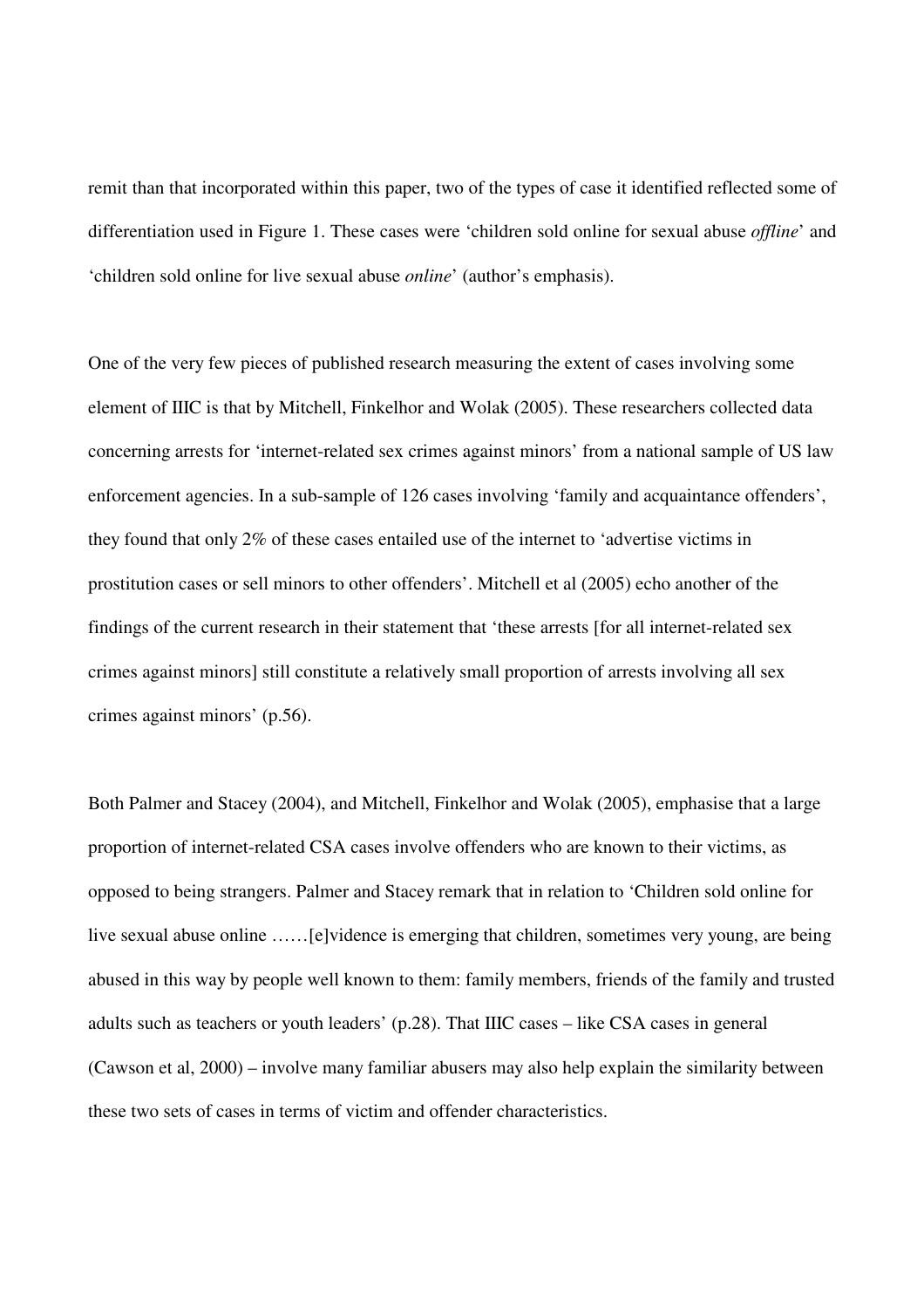Finally, Kuchta and Hillman (2003) reinforce one of the most important findings of this research concerning the distinct nature of the offenders' modi operandi in relation to, for example, not only use of the internet, *and* incitement and conspiracy, but also associated features such as physical violence against children. They describe an FBI investigation into a US and Canadian network of child sex abusers who went under the name of 'the Spanking Society'. Members of this network sought to witness, and obtain images of, children being subject to 'corporal punishment' and initiated contact with one another over the internet for this purpose. Offenders sent these images to each other either over the internet or through the post in the form of videos. It appeared that all the members of this network had a special interest in children being brutally beaten. One child was left incontinent, whilst another was found to have had a permanent physical disability as a result of the physical abuse. At least 10 people, most of whom were the victim's parents or carers, were convicted of an assortment of offences, including soliciting, and conspiracy to commit, sexual and physical assaults.

# *Conclusion*

Much concern has arisen over the last 5-10 years in relation to internet CSA. Virtually all of this concern has centred on two categories of case: the grooming of children for sexual abuse and the use of CAIs. However, this research found that there exists a third major category of case, that of IIIC to commit CSA.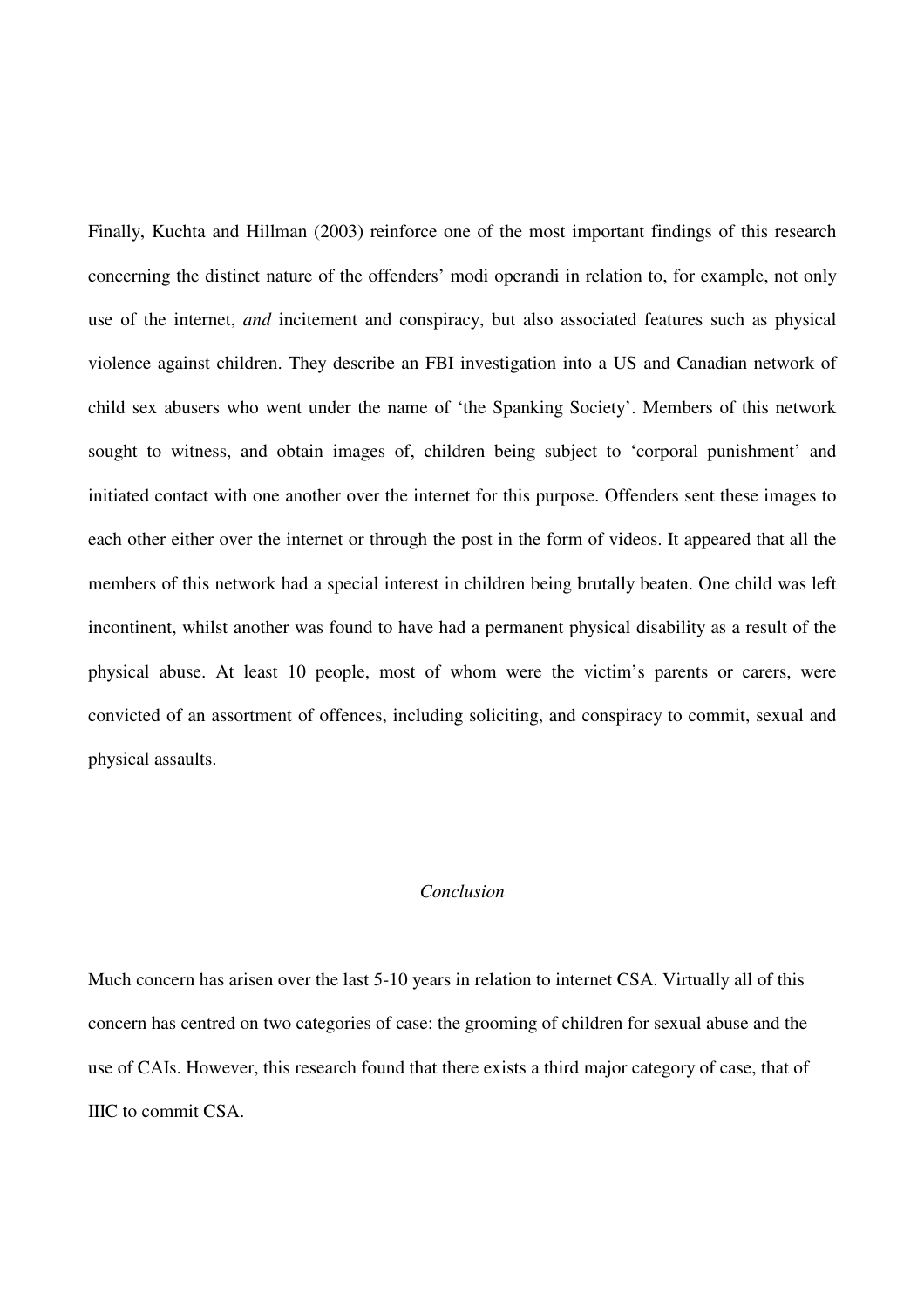While these cases are quite diverse in terms of their typology, they are, at least in respect of *known* cases, relatively rare. They appear, moreover, to be quite similar to known cases of CSA in general in regards to victim and offender characteristics. Where these cases are distinct, though, is in relation to the offenders' modi operandi. These modi operandi comprise use of the internet, along with incitement and conspiracy, to commit grave crimes against children, involving not only sexual, but also physical abuse. On these latter grounds, it is argued that IIIC should be seen as an emerging, serious and challenging child protection problem.

Two broader implications arise from this research. The first is that discussions of internet CSA need to consider not only victims, and victim-offender contact, but also offender-offender interaction. Secondly, the research shows that there is another small, but important, type of offence which students with a wider interest in the criminology of the internet (see, for example, Wall, 2001; and Jewkes, 2003) should take into account.

That said, it has to be recognised that even with the publication of this research, little is known about IIIC. There is, in fact, a pressing need for more research on this phenomenon. Such research should seek to validate the current study, exploring the same key questions concerning typology, extent and nature. However, any such study would need to be considerably larger in scale and more systematic in order to provide more reliable and generalisable data. Furthermore, it should utilise a more comprehensive organisational base, drawing upon cases known to the full range of statutory agencies, the private sector (especially Internet Service Providers), NGOs (such as the charities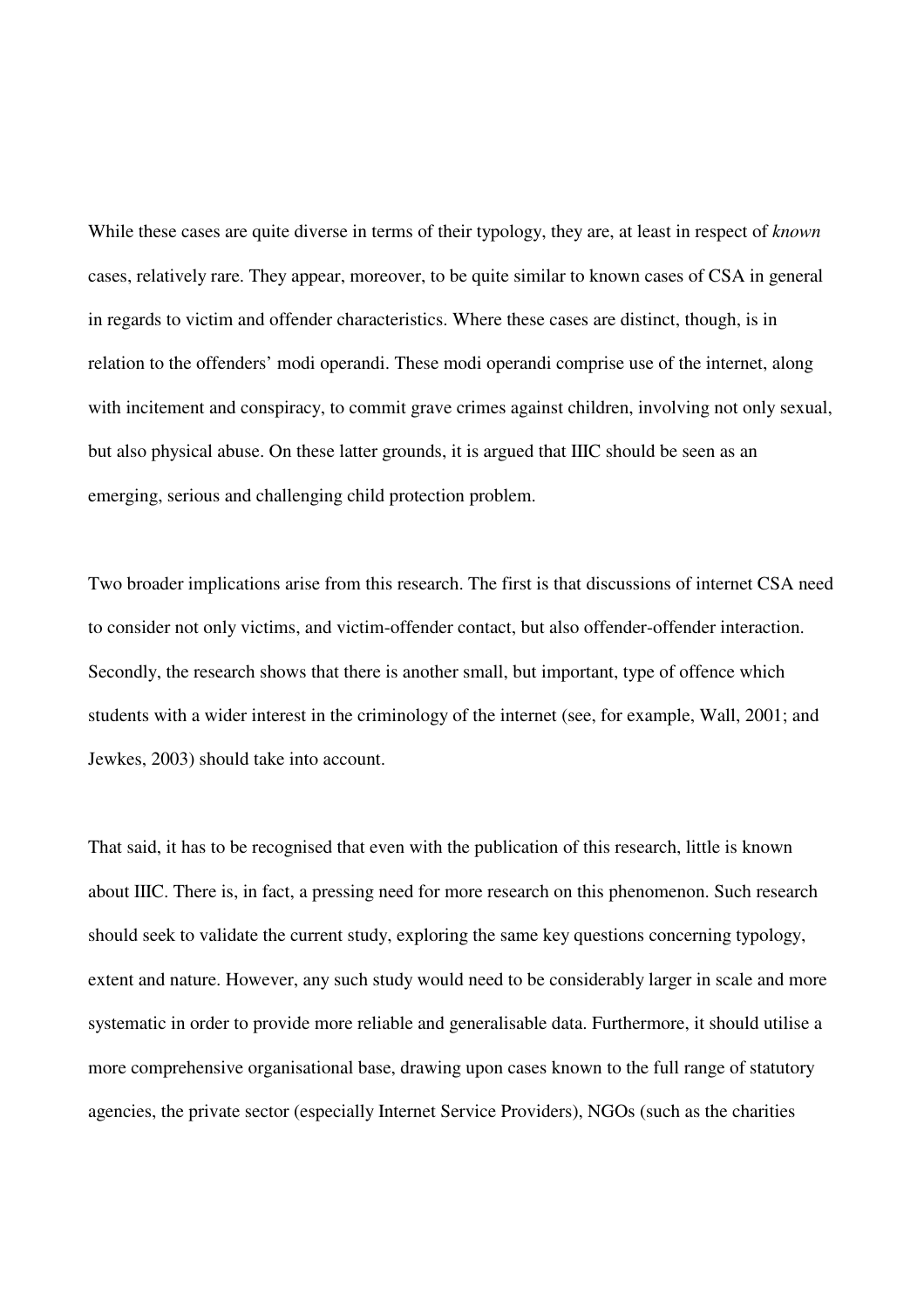which come under the CHIS umbrella - Children's Charities Coalition on Internet Safety) and the Internet Watch Foundation - the national reporting hotline. In addition, and equally importantly, future research should seek to explore, much more thoroughly, some of the critical issues concerning IIIC. Chief among these are the methods by which those who are sexually interested in children make contact with one another and the effect this contact has upon their subsequent behaviour.

# ACKNOWLEDGEMENTS

The author would like to thank all the individuals and organisations, from statutory agencies, NGOs, industry, government and academia, who took part in this research. He would also like to thank his colleagues, Claire Fraser, Kris Christmann and Beth Hodgson, for all their work during the fieldwork stage of this project.

This research was funded by The Nuffield Foundation under grant number CPF/00201/G

#### **REFERENCES**

Akdeniz, Y. (2001), 'Controlling illegal and harmful content on the internet', in D.S. Wall, ed., *Crime and the Internet*, 113-140. London: Routledge.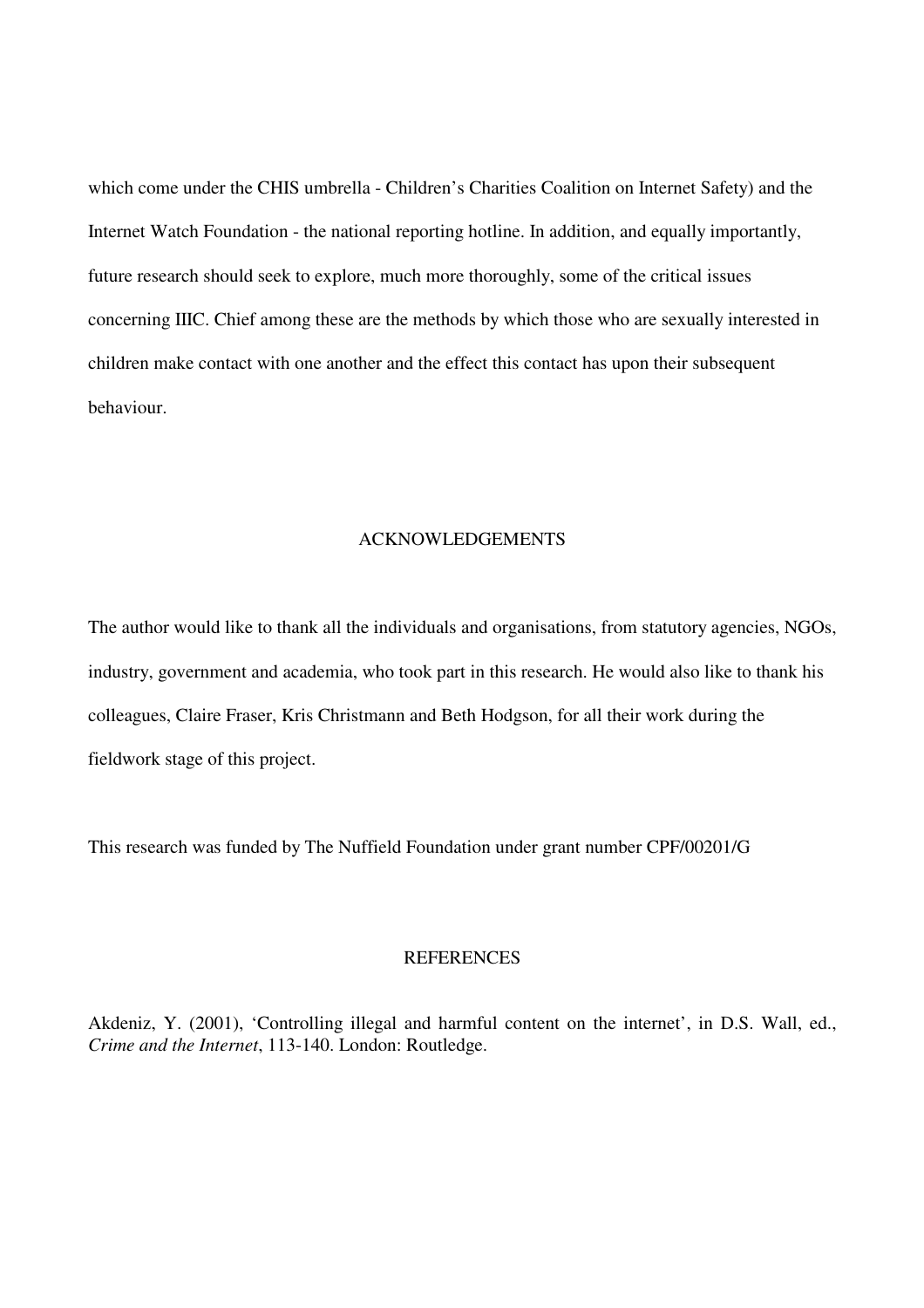Berson, I.R. and Berson, M.J. (2005), 'Challenging online behaviors of youth. Findings from a comparative analysis of young people in the United States and New Zealand', *Social Science Computer Review*, 23/1: 29-38.

Cawson, P., Wattam, C., Brooker, S. and Kelly, G. (2000), *Child Maltreatment in the United Kingdom: A Study of the Prevalence of Child Abuse and Neglect*. London: NSPCC.

CHIS (2004), *Child Safety Online. A Digital Manifesto*. London: NCH.

Miller, W.L. and Crabtree, B.F. (1999), 'The dance of interpretation', in B.F. Crabtree and W.L. Miller, eds, *Doing Qualitative Research*, 127-143. Thousand Oaks, CA: Sage.

Creighton, S.J. (1992), *Child Abuse Trends in England and Wales 1988-1990, and an Overview from 1973-1990*. London: NSPCC.

De Angelis, G. (2000), *Cyber Crimes*. Philadelphia: Chelsea House Publishers.

Denzin, N.K. (1989), *The Research Act*. Englewood Cliffs, NJ: Prentice Hall.

Finkelhor, D., Mitchell, K.J. and Wolak, J. (2000), *Online Victimisation: A Report on the Nations's Youth.* Alexandria, VA: National Centre for Missing and Exploited Children.

Finkelhor, D. and Ormrod, R. (2004), *Child Pornography: Patterns from NIBRS*. Washington: US Department of Justice.

Gallagher, B. (1998), *Grappling with Smoke. Investigating and Managing cases of Organised Child Sexual Abuse. A Good Practice Guide*. London: NSPCC.

Gallagher, B., Christmann, C., Fraser, C. and Hodgson, B. (2003), 'International and internet child sexual abuse and exploitation - issues emerging from research', *Child and Family Law Quarterly*, 15/4: 353-370.

Gallagher, B., Fraser, C., Christmann, K. and Hodgson, B. (2006), *International and Internet Child sexual Abuse and Exploitation. Research Report*. Huddersfield: University of Huddersfield.

Gibbons, J., Conroy, S. and Bell, C. (1995), *Operating the Child Protection System: A Study of Child Protection Practices in English Local Authorities*. London: HMSO.

Groth, A.N. (1979), 'Sexual trauma in the life histories of rapists and child molesters', *Victimology: An International Journal*, 4: 10-16.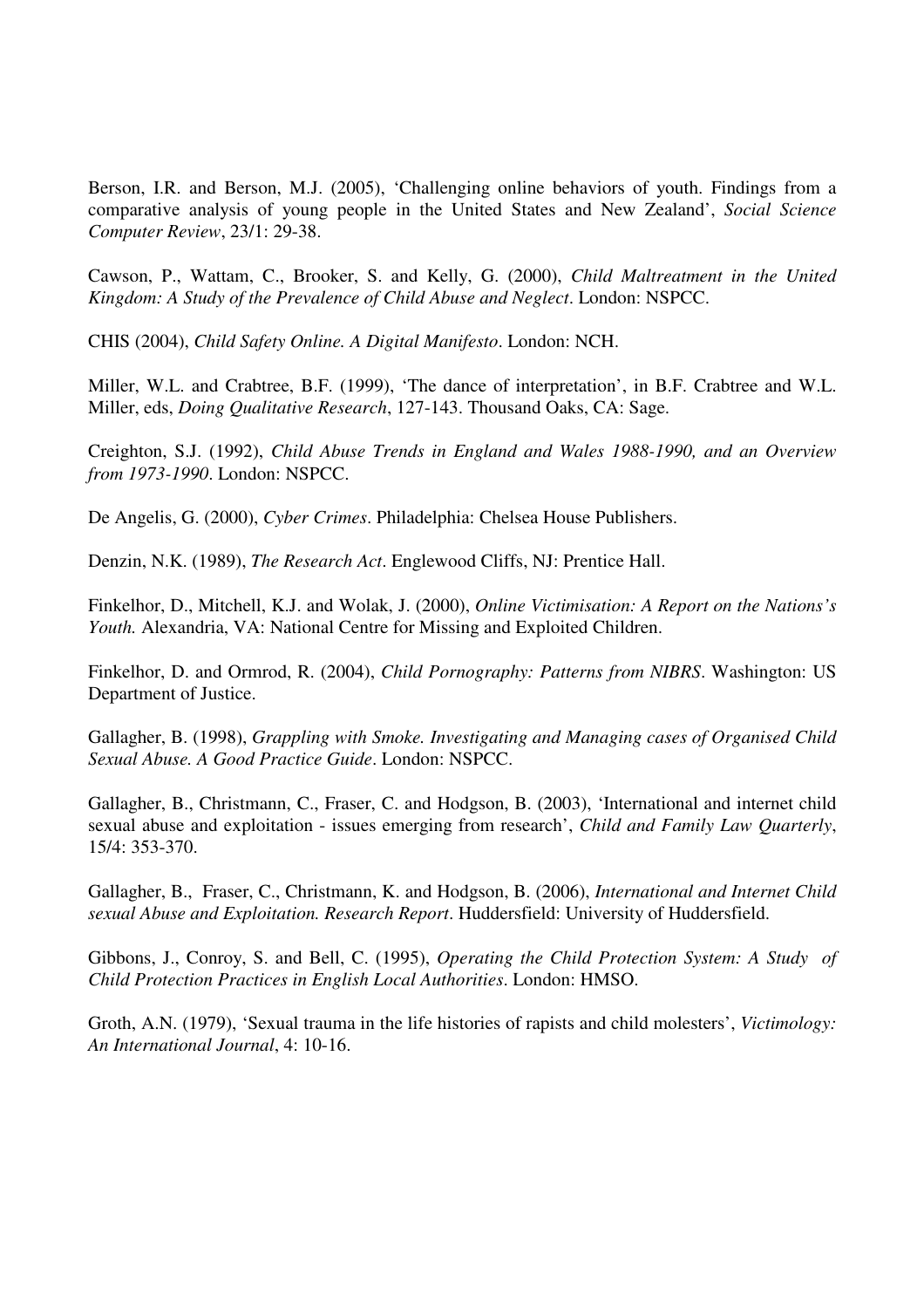Hughes, D. M. (1997), *Protecting the Dignity of Women. Policing the Internet. Combating Pornography and Violence on the Internet - A European Approach. Conference Report*. London: Association of London Government.

Jewkes, Y. (2003), 'Policing the Net: Crime, Regulation and Surveillance in Cyberspace', in Y. Jewkes, ed., *Dot. Cons. Crime, Deviance and Identity on the Internet*. 15-35. Uffculme: Willan Publishing.

King, N. (1998), 'Template analysis', In G. Symon and C. Cassell, eds., *Qualitative Methods and Analysis in Organizational Research*. *A Practical Guide*. 118-134. London: Sage.

Kuchta, J.D. and Hillman, K. (2003), 'Spanking Society'. Paper presented at the FBI International Online Child Sexual Victimisation Symposium, Leesburg, Virginia, 6-11<sup>th</sup> June

MacVean, A. and Spindler, P. (2003), *Policing Paedophiles on the Internet*. Bristol: New Police Bookshop.

Middleton, D. (2004), 'Current Treatment Approaches', in M.C. Calder, ed., *Child Sexual Abuse and the Internet: Tackling the New Frontier*, 99-112. Lyme Regis: Russell House Publishing.

Middleton, D., Beech, A. and Mandeville-Norton, R. (2005), 'What Sort of Person could do that? Psychological Profiles of Internet Pornography Users', in E. Quayle and M. Taylor, eds., *Viewing Child Pornography on the Internet. Understanding the Offence, Managing the Offender, Helping the Victims*, 99-107. Lyme Regis: Russell House Publishing.

Mitchell, K.J, Finkelhor, D. and Wolak, J. (2003), 'The exposure of youth to unwanted sexual material on the internet. A National Survey of Risk, Impact and Prevention', *Youth and Society,* 34/3: 330-358.

Mitchell, K.J., Finkelhor, D. and Wolak, J. (2005), 'The Internet and Family and Acquaintance Sexual Abuse', *Child Maltreatment*, 10/1: 49-60.

Mullins, A. (1997), 'Children and Cyberspace', *Childright*, 136: 4-6.

O'Connell, R. (2000), 'Paedophile Information Networks in Cyberspace', in C. von Feilitzen and U. Carlsson, eds., *Children in the New Media Landscape; Games, Pornography, Perceptions*, 207- 210 Paris: UNESCO.

O'Connell, R. (2001), 'Paedophiles Networking on the Internet', in. C.A. Arnaldo, ed., *Child Abuse on the Internet. Ending the Silence*. 65-80. Paris: UNESCO/Berghahn Books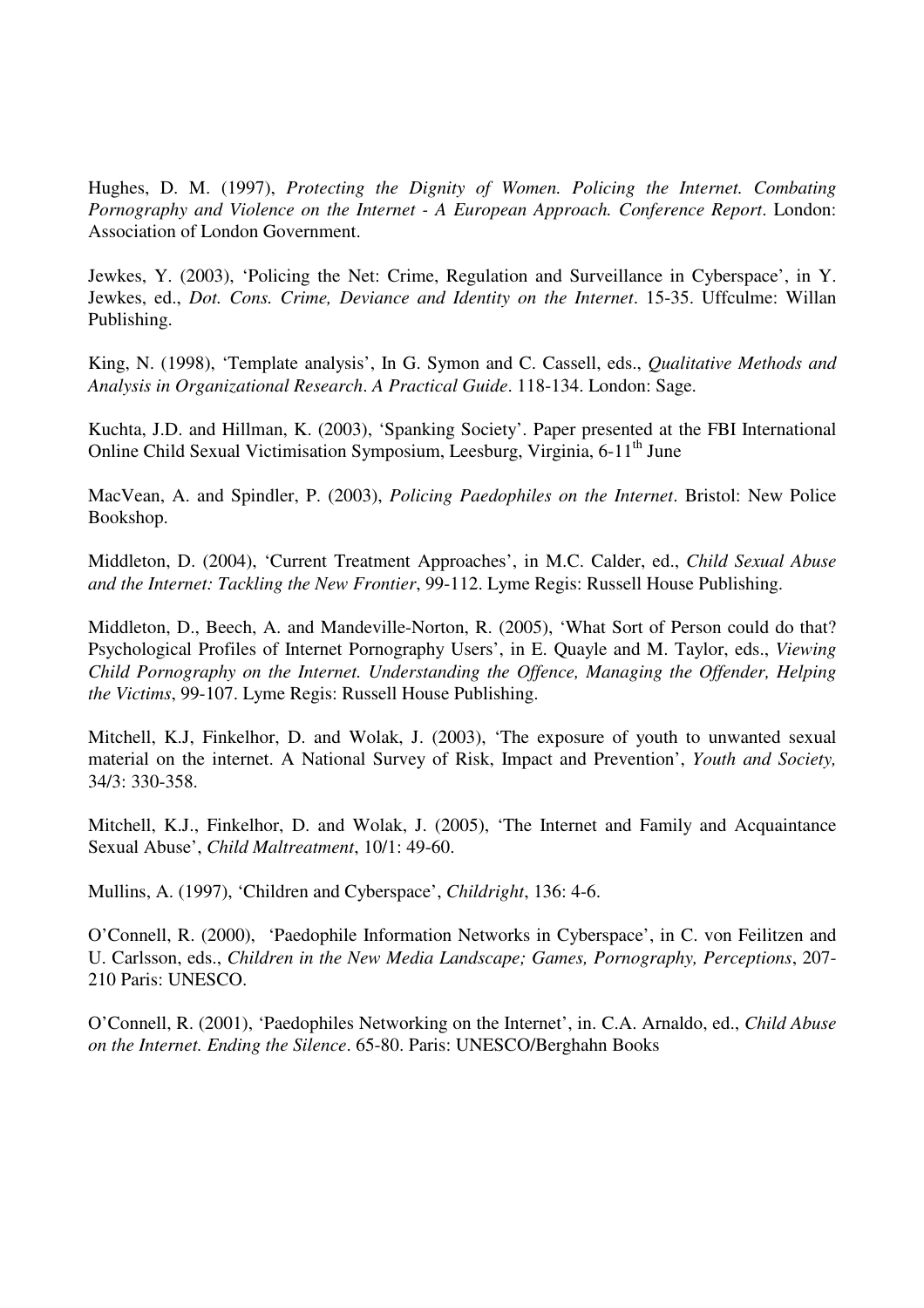O'Connell, R. (2004), 'From Fixed to Mobile Internet: The Morphing of Criminal Activity Online', in M. Calder, ed., *Child Sexual Abuse: Tackling the New Frontier*, 37- 55. Lyme Regis: Russell House Publishing Ltd.

Office for National Statistics (2003), *Census 2001. Key Statistics for Local Authorities in England and Wales*. Norwich: The Stationary Office.

Palmer, T. and Stacey. L. (2004), *Just One Click. Sexual Abuse of Children and Young People through the Internet and Mobile Phone Technology*. Ilford: Barnardo's.

Quayle, E. and Taylor, M. (2002), 'Child Pornography and the Internet: Perpetuating a Cycle of Abuse', *Deviant Behaviour: An Interdisciplinary Journal*, 23: 331-361.

Quayle, E. and Taylor, M. (2005), *Viewing Child Pornography on the Internet. Understanding the Offence, Managing the Offender, Helping the Victims*. Lyme Regis: Russell House Publishing.

Quayle, E., Erooga, M., Wright, L., Taylor, M. and Harbinson, D. (2006), *Only Pictures? Therapeutic Work with Internet Sex Offenders*. Lyme Regis: Russell House Publishing.

Save the Children (2003), *Position Paper on Child Pornography and Internet-Related Sexual Exploitation of Children*. Brussels: Save the Children.

Silverman, J. and Wilson, D. (2002), *Innocence Betrayed: Paedophilia, the Media and Society*. Cambridge: Polity Press.

Tate, T. (1990), *Child Pornography. An Investigation*. London: Methuen.

Taylor, M. and Quayle, E. (2003), *Child Pornography: An Internet Crime*. Hove: Brunner-Routledge.

Wall, D. S. (2001), 'Cybercrimes and the Internet', in D. S. Wall, ed., *Crime and the Internet*, 1-17 London: Routledge.

Wolak, J., Micthell, K. and Finkelhor, D. (2006), *Online Victimisation of Youth: Five Years Later*. Washington: National Center for Missing & Exploited Children.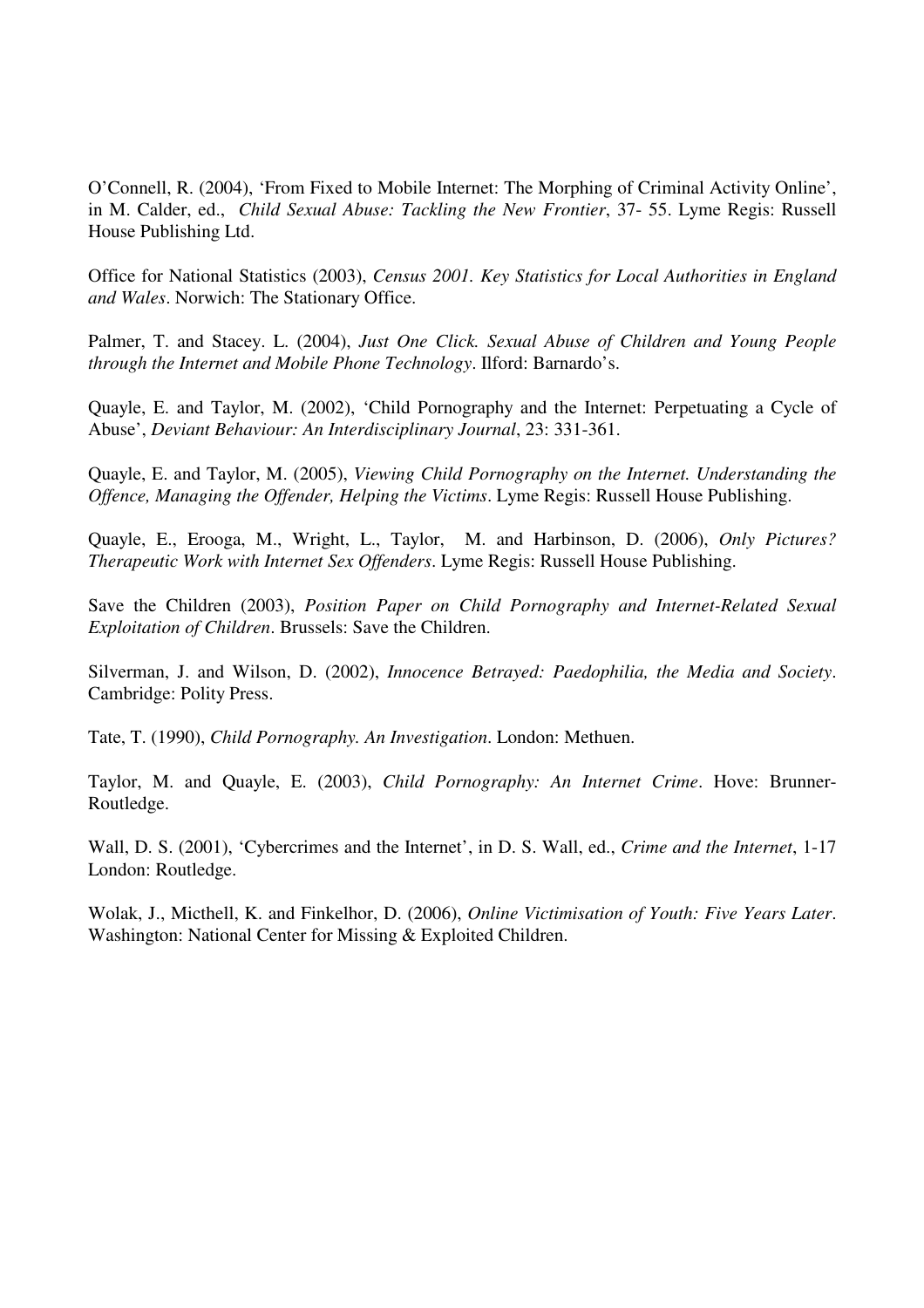TABLE 1 *Information sources for IIIC case studies* 

| Source (police)     |                   | $\mathcal{O}_{\mathcal{O}}$ |
|---------------------|-------------------|-----------------------------|
| Interview and file. | Q                 | 69.2                        |
| Interview only      |                   | 30.8                        |
| File only           | $\mathbf{\Omega}$ | $\mathbf{\Omega}$           |
| <b>TOTAL</b>        | 13                | 100.0                       |

FIGURE 1 *Typology of cases of IIIC - based upon offenders' modi operandi* 

| <b>Types</b>                                                              | Sub-types                        |
|---------------------------------------------------------------------------|----------------------------------|
| 1. An individual offering a specific child for sexual abuse               | $\bullet$ online (only)          |
| 2. An individual seeking a child for sexual abuse                         | $\bullet$ offline (additionally) |
| 3. One individual inciting another to sexually abuse an unspecified child | national                         |
| 4. Two (or more) individuals conspiring to sexually abuse child           | international                    |

TABLE 2*IIIC cases identified through searches of CSA reports to HTCUs in three police services (1999- 2002)\** 

| Police service | Type of CSA-related report |     |                 |      |     |       |
|----------------|----------------------------|-----|-----------------|------|-----|-------|
|                | Incitement/                |     | Non-incitement/ |      | All |       |
|                | conspiracy                 |     | Conspiracy      |      |     |       |
|                | N                          | %   | N               | %    | N   | %     |
| Metropolitan** | 3                          | 1.0 | 308             | 99.0 | 311 | 100.0 |
| Shire county 1 |                            | 0.8 | 129             | 99.2 | 130 | 100.0 |
| Shire county 2 |                            | 3.8 | 125             | 96.2 | 130 | 100.0 |

\*This analysis is based upon figures for CSA-related investigations only. Figures were obtained for non-CSA, internetrelated investigations involving, for example, fraud, physical assault and hate crimes, but these are not reported here. \*\*This is not a reference to the Metropolitan (i.e. London) Police Service. Rather, the term is used in a generic sense to refer to the fact that the police service covered a predominantly urban area.